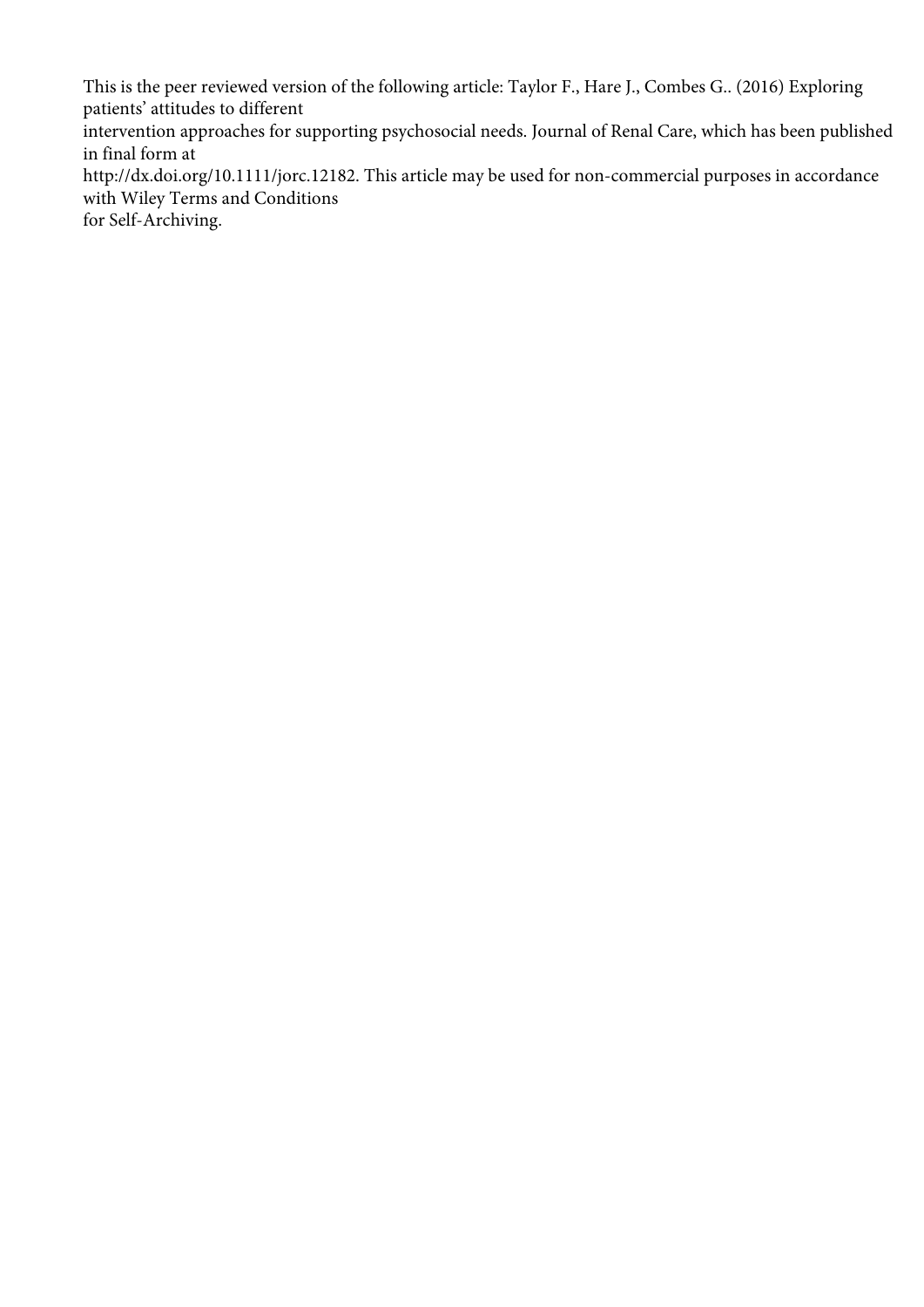# **Exploring patients' attitudes to different intervention approaches for supporting psychosocial needs**

Francesca Taylor<sup>a</sup> (f.taylor@bham.ac.uk) Jennifer Hare<sup>b</sup> [\(jennifer.hare@gstt.nhs.uk\)](mailto:jennifer.hare@gstt.nhs.uk) Gill Combes<sup>a</sup> (g.combes@bham.ac.uk)

<sup>a</sup> Institute of Applied Health Research, University of Birmingham, Birmingham UK <sup>b</sup> Royal Wolverhampton NHS Trust: Renal Psychology Service, New Cross Hospital, Wolverhampton, UK

# **Correspondence**

Francesca Taylor Institute of Applied Health Research College of Medical and Dental Sciences University of Birmingham Birmingham B15 2TT, UK Tel: +44 (0)12 1414 7661 Fax: +44 (0)12 1414 3971 Email: [f.taylor@bham.ac.uk](mailto:f.taylor@bham.ac.uk)

# **Source of funding**

This study was funded by the National Institute for Health Research (NIHR) Collaboration for Leadership in Applied Health Research and Care for Birmingham and the Black Country (CLAHRC BBC) and the NIHR Collaboration for Leadership in Applied Health Research and Care West Midlands (CLAHRC WM).

# **Conflicts of interest**

No conflict of interest has been declared by the authors.

# **Keywords**

End-stage kidney disease, coping, distress, psychosocial.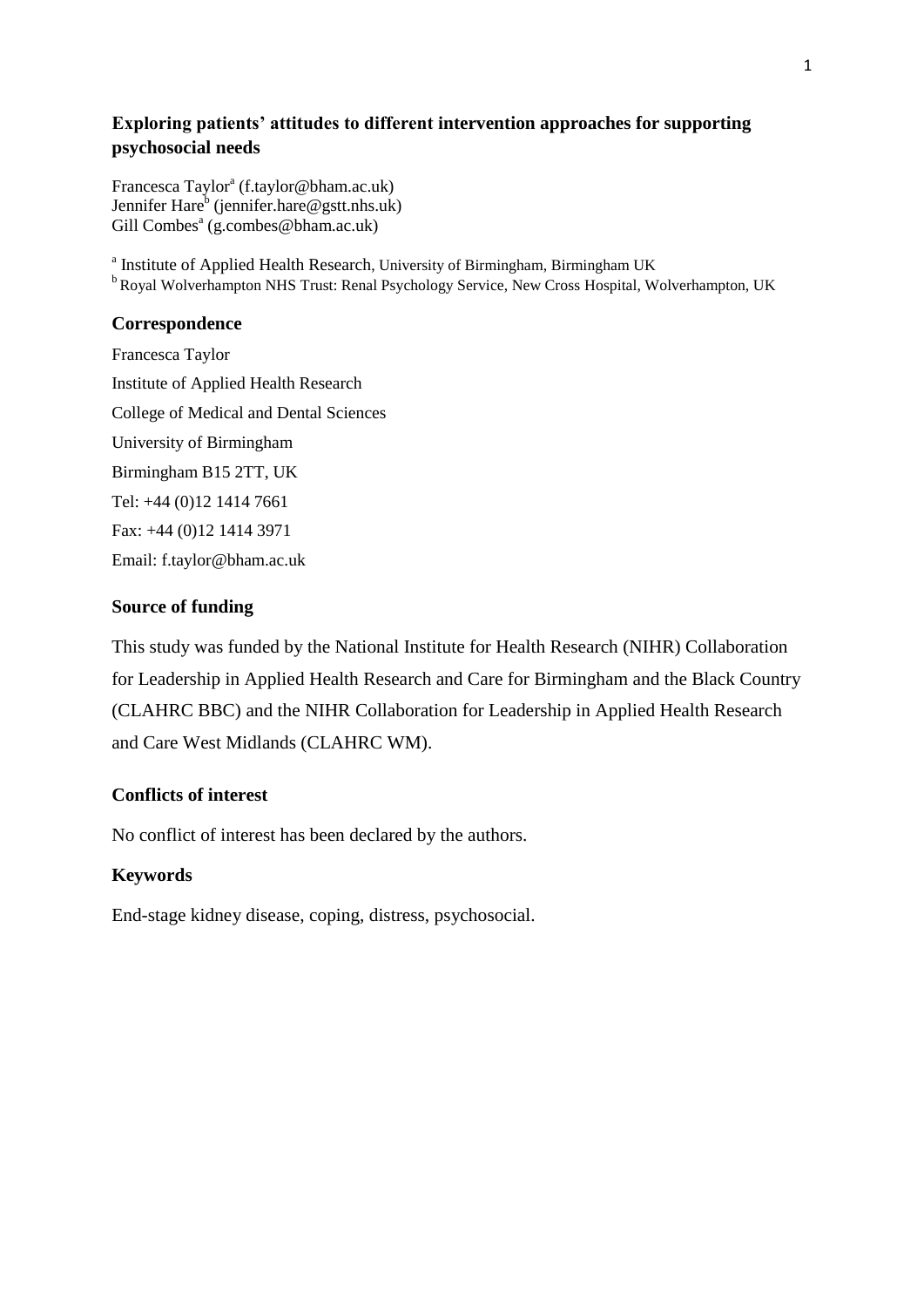### **SUMMARY**

**Background:** Many patients with end-stage kidney disease (ESKD) have significant psychosocial needs as a consequence of their illness and treatment. Unmet needs can impact negatively on their health and wellbeing. Patients want improved psychosocial support particularly in relation to coping and adjustment. Little is known about the relevance and applicability to patients of intervention approaches to support their psychosocial needs. **Objectives:** To explore patients' attitudes to different intervention approaches that could be

developed to help them cope with the psychosocial stressors of ESKD, and to assess the potential acceptability of these approaches.

**Methods and materials:** Qualitative interviews and mini-focus groups were undertaken with 15 patients who have ESKD. Different interventions approaches were shown to participants through use of audio-visual films. Constant comparative data analysis was employed to derive a framework of categories and themes, guided by stress and coping theory.

**Results:** Psychosocial support was viewed by patients as an essential constituent of quality care. While some intervention approaches were more or less popular than others, responses were overall variable and individualistic, seemingly influenced by participants' personal coping strategies. Any perceived connection with depression could make an intervention approach less attractive; physical exercise was particularly acceptable because there was no explicit association with someone not coping.

**Conclusions:** There is value in clinicians making available a choice of appropriately timed and tailored interventions to meet patients' different psychosocial support needs at key points of distress across the ESKD pathway. Congruence between intervention features and patient coping style could stimulate interest and take-up.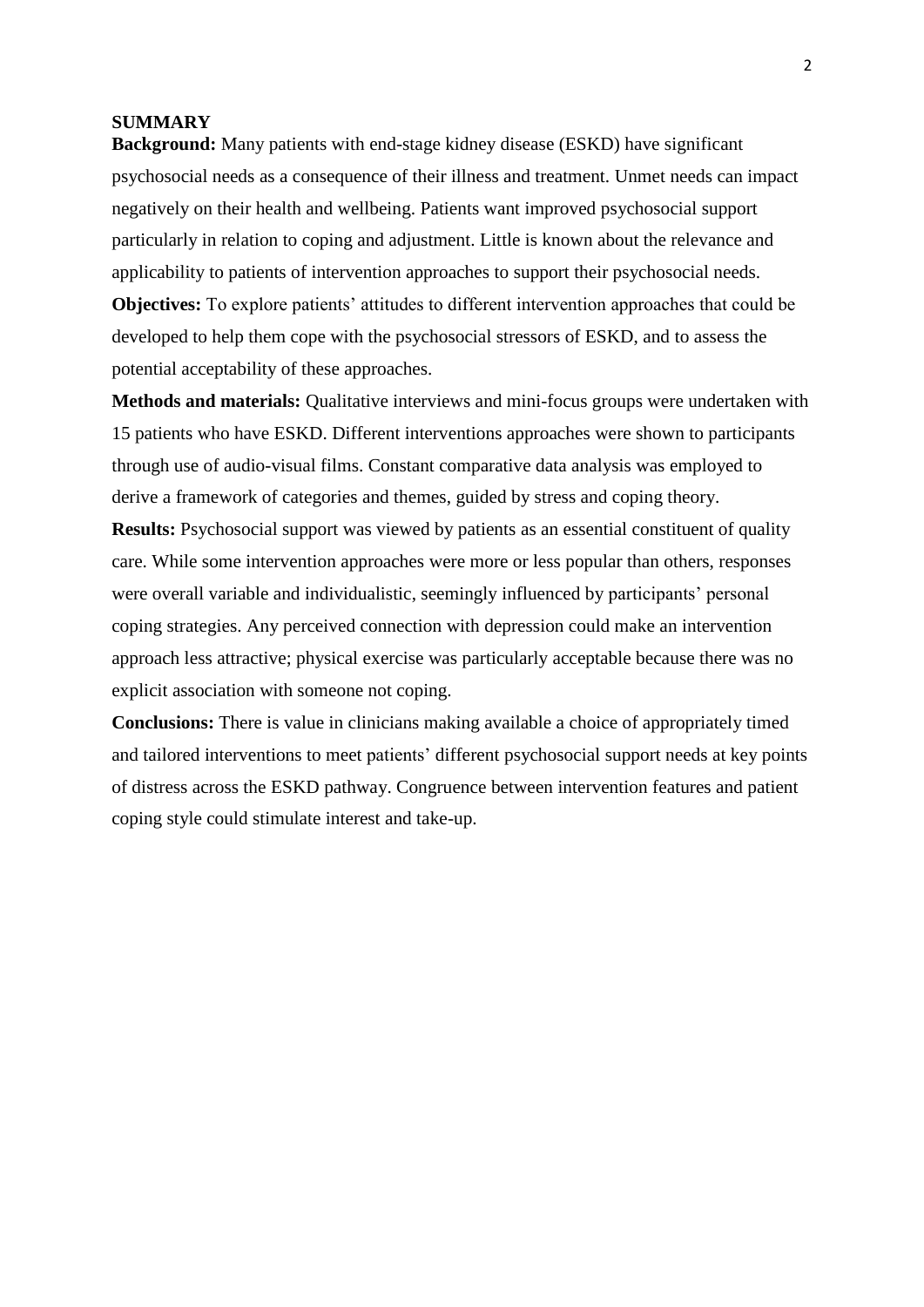# **Exploring patients' attitudes to different intervention approaches for supporting psychosocial needs**

# **INTRODUCTION**

As a result of difficulties related to their illness, diagnosis and treatment, patients who have end-stage kidney disease (ESKD) can experience significant psychosocial problems. Many patients find the transition to dialysis frightening and traumatic. They can continue to experience periods of distress throughout their time on dialysis, due to the stress of treatment, loss of sexual function, altered body image, and decreased physical and cognitive functioning, as well as consequent effects for employment, relationships and lifestyle (Kimmel & Peterson 2005; White & McDonnell 2014). Patients who have received transplants experience many of the same stresses, along with fear of transplant failure and significant distress if a transplant does fail (Chilcot *et al*. 2014). This paper explores the attitudes of patients to different intervention approaches that could be developed to help them cope with the psychosocial stressors of ESKD.

A recent study reported that more than a third of people who are new to dialysis had experienced emotional and psychological difficulties, yet there was an absence of support for patients whose psychosocial problems fell below the threshold of clinical depression (Combes *et al*. 2015). Although patients who have ESKD want improved support, particularly in the areas of coping and adjustment, their needs tend to be ignored and frequently remain untreated (Schell *et al*. 2012; Gill & Lowes 2014). Furthermore, unmet psychosocial needs are associated with reduced ability to engage in treatment choice (Morton *et al*. 2010); poor medication and diet compliance (Khalil *et al*. 2011; Clark *et al*. 2014); and, withdrawal from dialysis treatment (McDade-Montez *et al*. 2006). Several local NHS Trusts were interested in implementing interventions to better support the psychosocial needs of their patients who have ESKD. Given the significant proportion of patients with ESKD who could potentially benefit from improved psychosocial support, the most feasible interventions were likely to be low-cost and easy to incorporate into clinical practice. There is limited robust evidence on interventions of this type used by patients who have ESKD, although positive health impacts have been recorded in response to physical exercise (Barcellos *et al*. 2015), and coping and empowerment skills (Tsay & Hung 2014). Two good studies evaluated the impact of peer support in patients with ESKD, one found the intervention was associated with improved well-being and reduced anxiety in African Americans but not White Americans (Perry *et al.* 2005), the other reported it helped normalise illness and demanding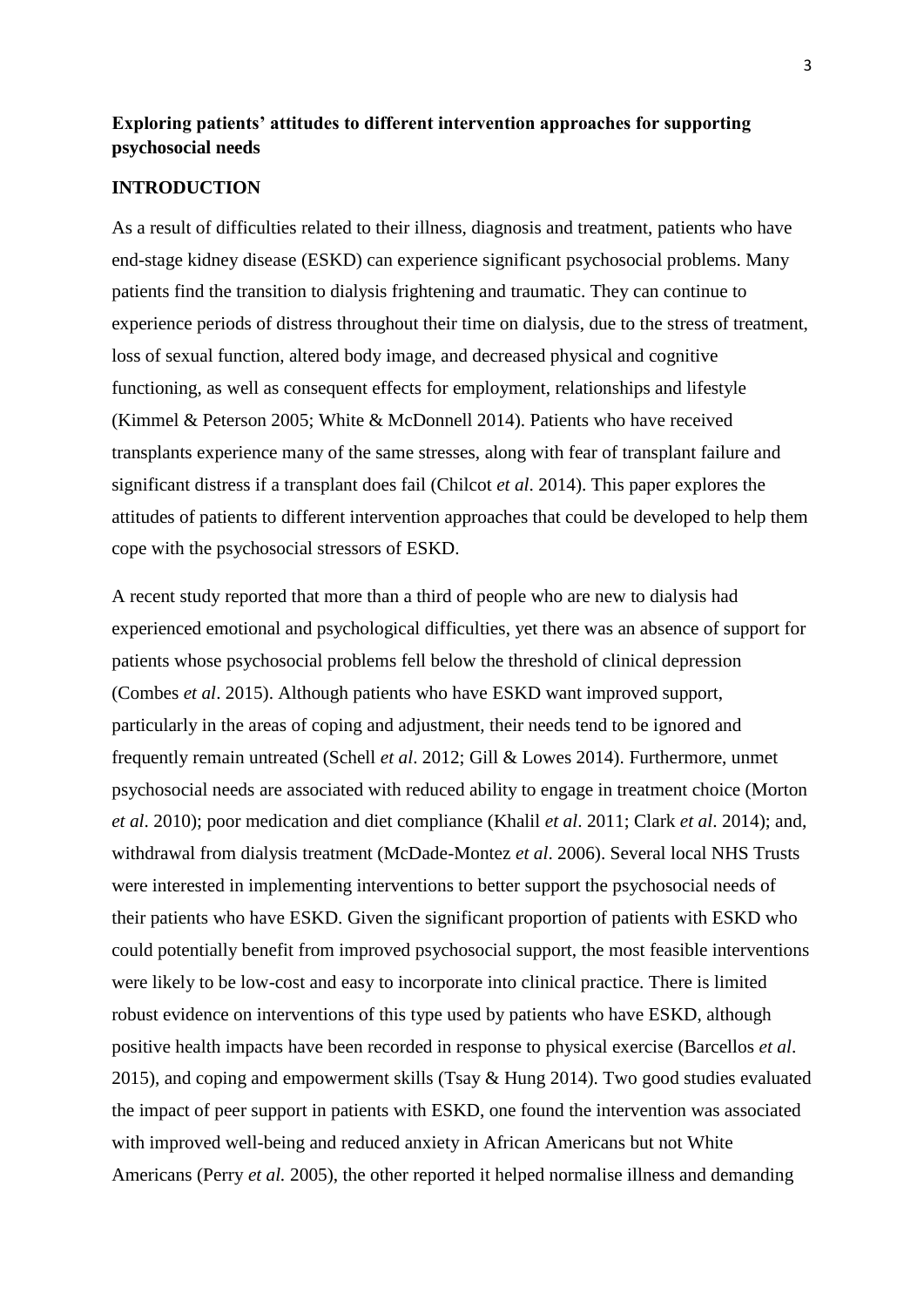treatment regimes, and increased patients' sense of empowerment (Hughes *et al.* 2009). A further study explored the attitudes towards peer support of patients with ESKD who were non-users of the intervention, and suggested several facilitation methods to address identified barriers to participation (Taylor *et al.* 2016). More substantive evidence within the context of long-term conditions in general, highlights the psychosocial benefits of mindfulness-based therapy (Gotink *et al*. 2015); and, computerised cognitive behaviour therapy (CBT) (Foroushani *et al*. 2011). Additionally, interventions that promote discussion of emotional issues during clinician consultations have been found to improve patients' wellbeing (Ryan *et al*. 2005).

However, little was known about the relevance and applicability to patients with ESKD of these intervention approaches. A preliminary assessment of the attitudes of patients with ESKD could help clinicians decide which interventions to develop, implement and then evaluate. Therefore, the aims of this study were to explore: patients' attitudes to different intervention approaches that could be developed to help them cope with the psychosocial stressors of ESKD, and the potential acceptability of these approaches. Stress and coping theory (Lazarus 1984) was used to help organise the data and explain the findings. This theory posits that adjustment in response to external stressors is influenced by a person's appraisals of stressors, their coping strategies for managing stressors, and evaluation of these strategies. Existing evidence suggested it could play an important role in understanding how interventions impact on the process of adjustment to distress by helping patients manage negative emotions (Moss-Morris 2013).

### **MATERIAL AND METHODS**

A qualitative design was employed to understand patients' attitudes to and their perspectives of the different intervention approaches (Pope & Mays 2006). Guidance provided by Bristowe et al (2015) for ensuring quality when undertaking qualitative research in renal medicine, was used to assess reliability and validity in methodological design, data analysis and interpretation.

Individual interviews and focus groups were selected as complementary methodologies. Mini-focus groups of 3-4 participants were chosen over standard-sized focus groups because patients have significant time constraints arising from their treatment, making recruitment difficult. Patients were interviewed individually in their home or Renal Unit, or participated in a mini-focus group in their Renal Unit. Individual interviews lasted 45-60 minutes, and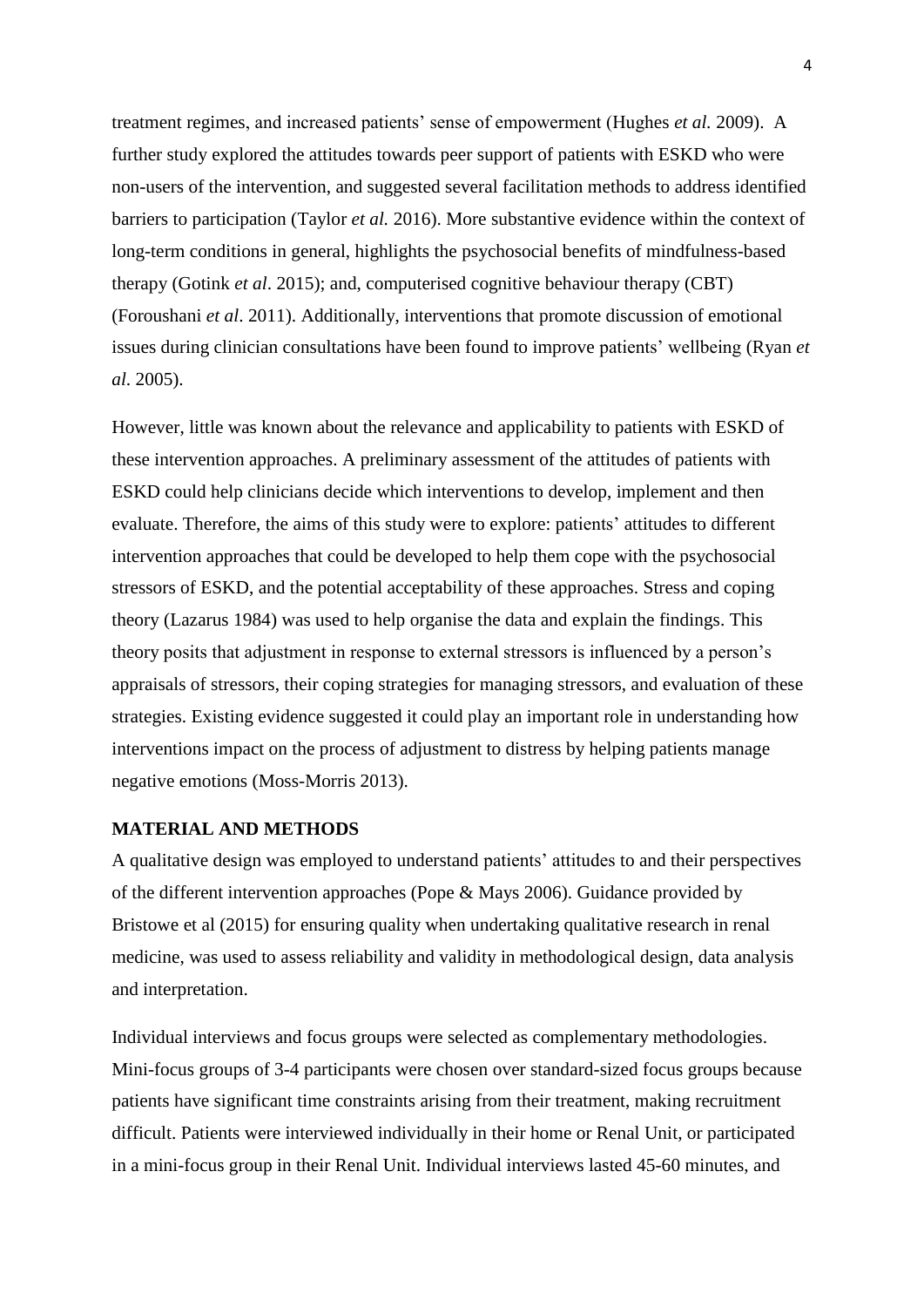mini-focus groups 75-90 minutes. The interviews and groups were semi-structured (Table 1) to allow the key areas of research interest to be explored without being overly prescriptive in terms of content and direction (Holloway & Wheeler 2010). They were digitally recorded and professionally transcribed in full.

Five audio-visual films were shown to participants by a study researcher using a laptop computer. To avoid response-order bias, film sequences were rotated to a structured format between interviews and groups. Each film presented evidence-based information about a particular type of intervention approach: training in mindfulness; peer support; computerised CBT; physical activity programmes (cycling while on a dialysis machine, and walking); and, clinic time given to discussion of emotional needs - prompted by use of a Patient Issues Sheet, or consultants asking patients a question adapted from the Patient Health Questionnaire-9 (Spitzer *et al*. 1999) recommended by the National Institute for Health and Clinical Excellence (2009), about whether they had been feeling down or miserable in the last week.

Audio-visual films were chosen to present the different intervention approaches since participants were thought likely to have limited awareness of these approaches (Lawrence *et al*. 2013; Taylor *et al*. 2016), and verbal and/or written descriptions were therefore judged insufficient to allow patients to understand each approach. A methodology was developed in order to produce the films to a consistent format. Using existing theory on effective information communication (Weiss & Tschirhart 1994), a framework was designed based on five components: main message about the intervention approach, key benefits, context, positive outcomes, and patients' feelings after use. Evidence-based information for the five components was included in the framework for each intervention approach (Table 2). Film scripts were based on the communication framework.

Linked to the framework, a standardised design was used for each film: visual clips of the intervention approach with explanatory voice-over, followed by two actor-patients talking about the benefits. A ratio of 60:40 for these two sections was maintained across the films to restrict any bias in information presentation; communications in the first person, from the patients' perspective, are informative experientially and more influential than in the third person, but can restrain considered judgement of the information's personal relevance (Winterbottom *et al*. 2012). Film length was 2-3 minutes.

# RECRUITMENT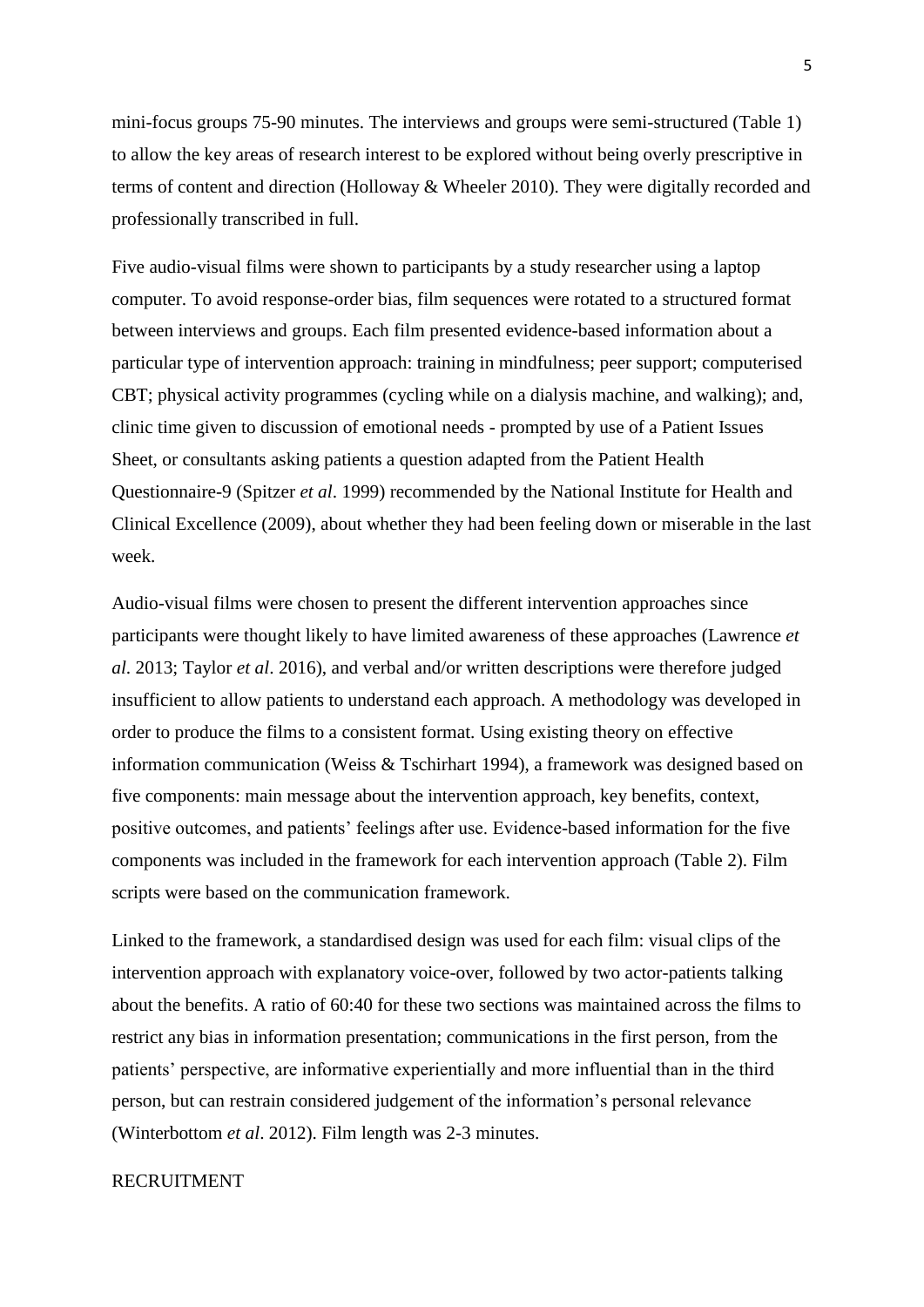Patients who have ESKD were recruited to the study from two NHS Hospital Trusts. Sampling aimed to be purposive, based on study inclusion criteria (Table 3), and to provide maximum diversity of age, gender, ethnicity, position along the ESKD pathway, and dialysis treatment type. However, the method employed resulted in recruitment of a convenience sample rather than the intended purposive sample. A study researcher in one site and a Renal Unit staff member in the second site each identified potential participants from anonymised patient lists. A total of 64 patients were selected, 32 in each site. These patients were sent a letter about the study by the lead consultant of their Renal Unit, with a Consent Form and Information Sheet outlining the study purpose and what participation would involve. The letter explained they would be contacted the following week by a renal staff member, asking whether they were interested in participating and willing to have their contact details passed to a researcher. Twenty patients (31%) expressed interest and were contacted by a researcher; seventeen agreed to be interviewed or participate in a mini-focus group. Two patients later withdrew due to ill-health. The interviews and focus groups took place during early to mid-December 2013.

### PARTICIPANTS

A total of 15 patients participated, nine patients from one Trust and six from the second Trust. The mean age of participants was 58 years. There were six female and nine male participants. Seven patients were at the pre-dialysis stage, five patients were on peritoneal dialysis (PD) and three on haemodialysis (HD). The time patients had been on any dialysis therapy varied from less than 3 months to 12 months. Twelve patients were White British and three were Asian British. Nine patients participated in individual interviews and six patients in mini-focus groups (see Table 4).

None of the participants had been previously referred to a psychologist or had used any psychosocial support interventions. One patient reported having been offered formal peer support but had declined the offer.

## DATA ANALYSIS

A framework approach was used to code and categorise the research data (Pope *et al*. 2000), guided by stress and coping theory (Folkman & Lazarus 1991). Transcripts from the first third of individual interviews and first mini-focus group were read and re-read by one researcher. Data were broken down using line-by-line coding; the codes were clustered to identify initial categories based on ideas, issues and themes. An initial framework was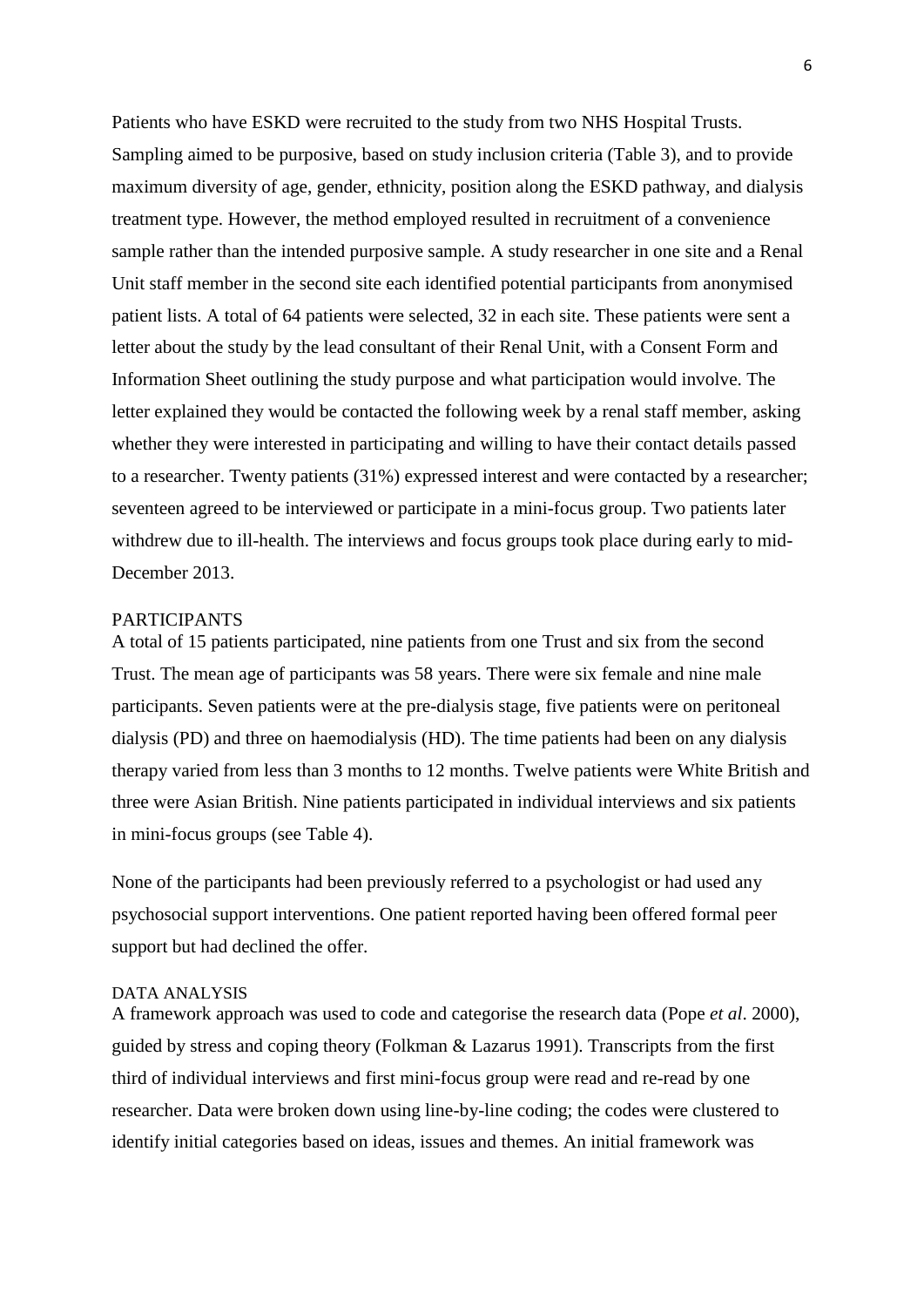developed from the emerging codes and categories after scrutiny and discussion with a second researcher, who had also read the transcripts.

Constant comparison was utilised with each data collection from further interviews compared with every other for similarities, differences and connections (Bryant & Chamaz 2007; Corbin & Strauss 2008). Categories included in the framework were refined and enhanced, some combined and others condensed or removed. This process was undertaken independently by one researcher and supplemented by continuous collaborative discussion with the second, to reach consensus and confirm categories and themes.

#### ETHICAL CONSIDERATIONS

Ethical approval was received from a local Committee of the National Research Ethics Service (13/LO/0443). The study was also approved by the Research Governance office of each Hospital Trust. All participants gave written informed consent.

# **RESULTS**

Four main themes were identified: supporting mind and body together; different support needs at different times for different patients; accessibility of support; and, sensitivity around language and imagery.

# SUPPORTING MIND AND BODY TOGETHER

Most participants recognised a close interrelationship between their physical and emotional wellbeing. With knowledge based on lived experience, they understood, especially if on dialysis, that negative feelings could impact their physical health. In turn, they appreciated that any improvements in wellbeing might have a corresponding positive effect on physical health outcomes.

*Because of if you feel down, your body's going to feel down. So if you feel better in yourself, you should improve your condition.* (P13)

It was generally acknowledged by participants that consultants could provide better quality care if given greater knowledge of their patients' emotional status. In this context, there was widespread comment on the benefits of clinic time being given to discussion of emotional concerns. Many respondents were attracted to the premise that talking about problems and feelings would offer insight into their overall wellbeing, allowing their consultant to provide more appropriate whole-person care.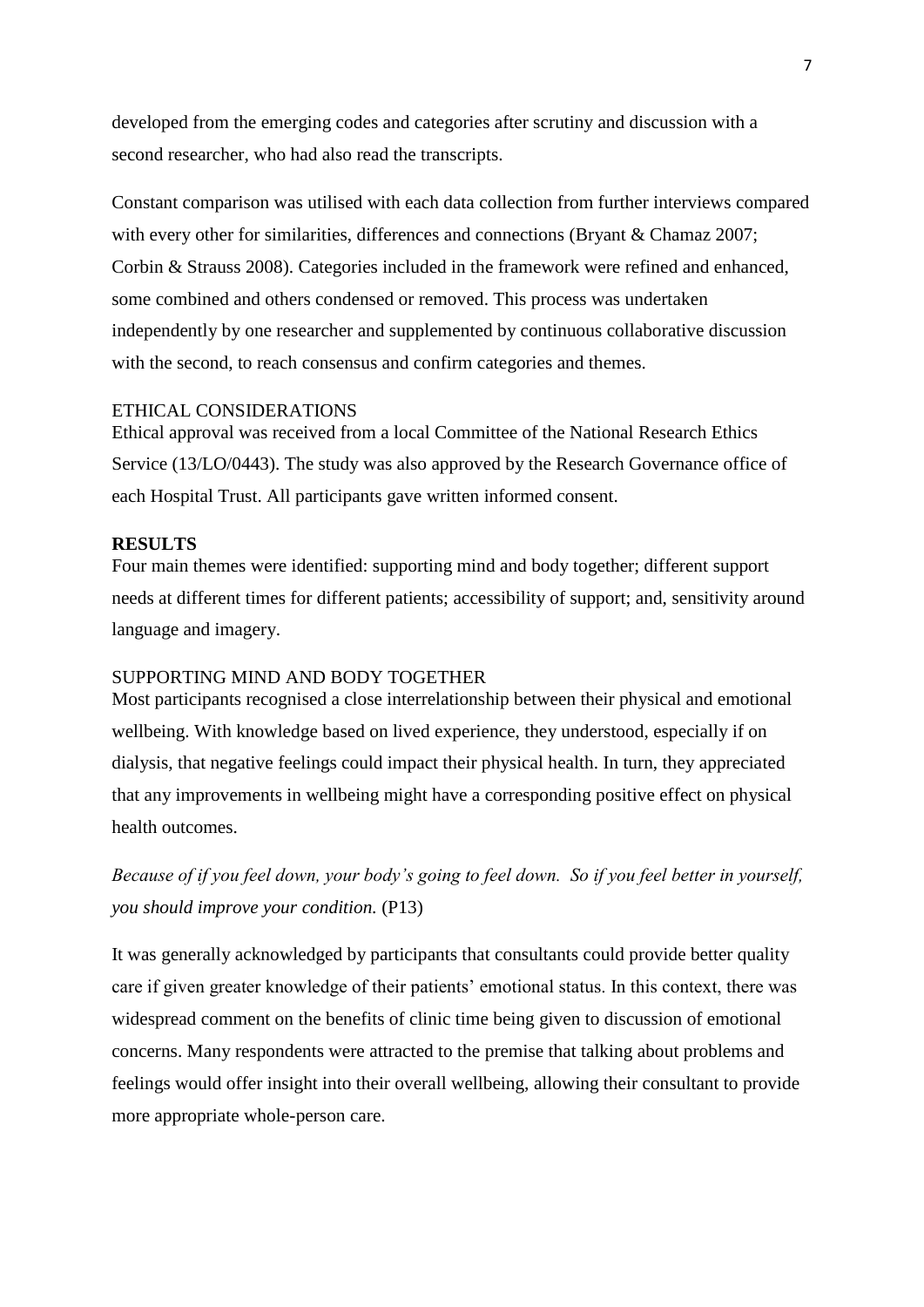*It's a good idea, because the consultant then knows how you're feeling as well. It's not just for the medical part of it.* (P11)

Analogous with these integrative care issues, many patients realised that improvements in physical health could have a positive effect on their wellbeing. Indeed, these perceived emotional as well as physical health benefits were the main reason cited for liking the physical activity programme, viewed by participants as the intervention approach they would be most interested in using personally. Patients liked the concept that through using a practical exercise programme they could lose weight and improve their blood pressure, and in turn achieve a better mood.

DIFFERENT SUPPORT NEEDS AT DIFFERENT TIMES FOR DIFFERENT PATIENTS Patients' perspectives of the different intervention approaches were highly individualistic, reflective of diverse coping methods and support needs. An example of this variability is found in the contrasting reactions of two female patients to the concept of peer support. A patient on PD for over 8 months expressed great enthusiasm about the opportunity to talk with a peer supporter in the same position as herself. Through sharing experiences, she anticipated learning helpful strategies for coping with her illness and treatment.

*It's good to have that kind of person to talk to who's experiencing the same issues that you are. Some of the experiences that they've got might help me with mine.* (P9)

Conversely a younger participant, who had been on HD for less than a month, felt no interest in accessing peer support. The focus on talking to a patient peer about negative thoughts and feelings was not appreciated, her preference being the functional approach of cycling while on dialysis. She wanted to live as normal a life as possible and thought concentrating on concerns about her treatment would be unhelpful.

*Just not really in a place where I really feel like I want to sit and talk about it. It's just, I just want to get on and live my life really*. (P11)

Mindfulness training also generated varied viewpoints. For example, one male participant was very negative, perceiving it a passive method of handling unhelpful thoughts. Although not yet a dialysis starter, he was motivated more by cycling while on dialysis, as a practical, activity-based way of coping with negative emotions. Whereas another male patient at the pre-dialysis stage who struggled with the uncertainty around his prognosis, felt mindfulness offered the opportunity to have greater control over his feelings.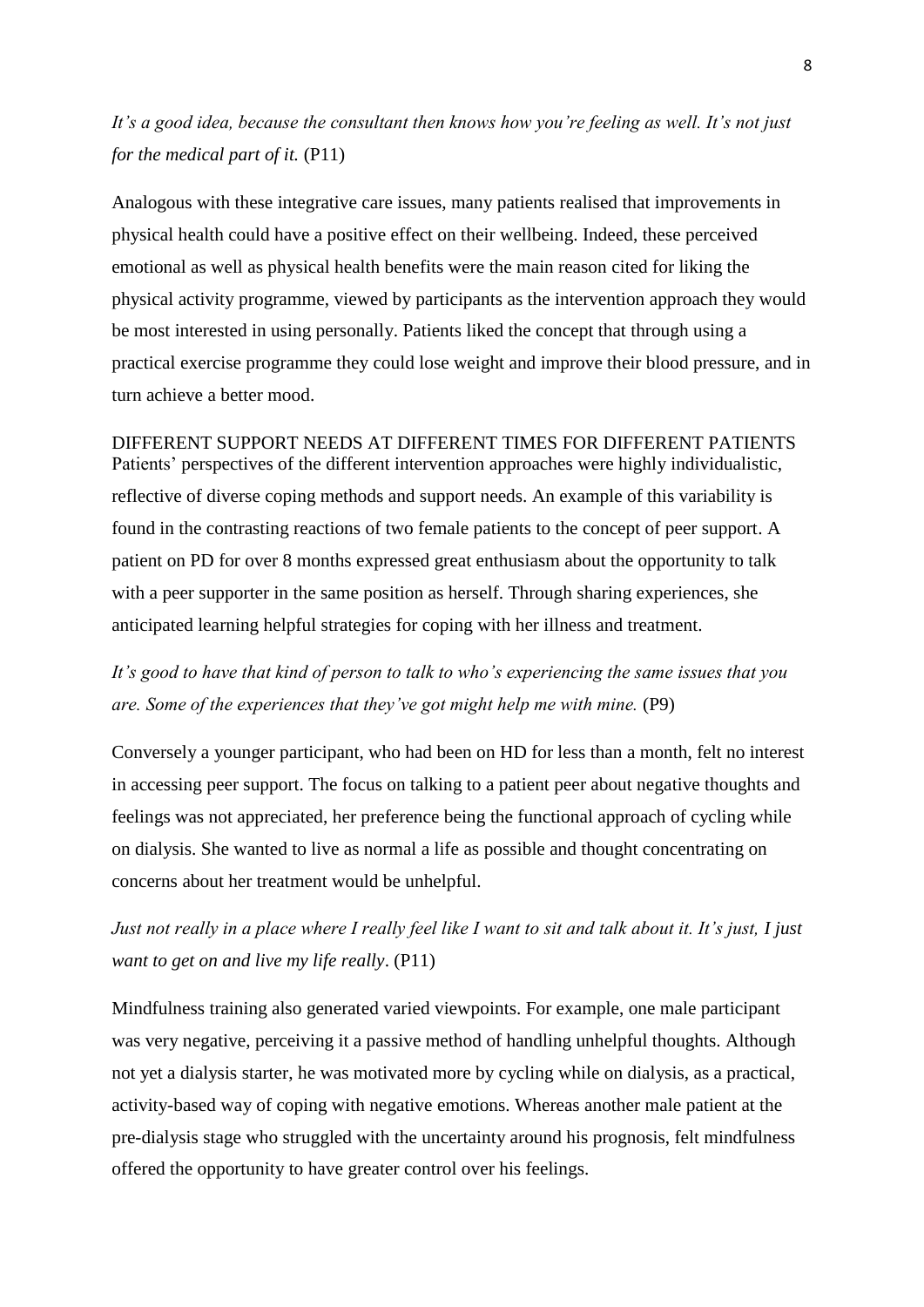# *Being able to control what you think...there's times when I do have some bad thoughts and you try and get rid of them and you can't.* (P14)

Participants also expressed diverse views about the appropriate timing for intervention delivery. Some patients felt that interventions would be of particular value to help cope with the trauma of initial diagnosis, others wanted support timed to help dialysis starters adapt to the demands of treatment. Failures of dialysis treatment, such as the requirement to insert a new catheter, fistula failure, and a change to type of dialysis, were also discussed, and how negative reactions may need emotional support. However, several participants anticipated interventions being an added burden if offered at a time of difficult treatment experiences. Support needs at the pre-dialysis stage were reported less frequently, but some participants wanted interventions made available at this point in the pathway to handle stresses such as uncertainty about the future, fear, and a sense of unfairness.

Many participants recognised that their emotional wellbeing could fluctuate and they expected their need and receptiveness towards different interventions would likely vary over time. Having choice over when they might use an intervention was therefore important for some respondents. Others mentioned it would be reassuring just to know support was available if and when required.

# ACCESSIBILITY OF SUPPORT

The attraction of an intervention approach was often closely linked to the perception of how easy it would be to access. Patients tended to weigh-up the communicated benefits against anticipated barriers to take-up. Lack of time was a recurrent access issue. Patients on HD in particular felt time-pressured having to spend so many hours of each week on dialysis. They wanted an intervention that would fit easily into a busy schedule and not add further time constraints. In this context, cycling while on dialysis was appealing because it presented an opportunity to use '*empty'* time for positive benefit.

*To do that while you're on dialysis is like... you're not wasting any time anywhere are you. You're doing it while you're there anyway. So to me that's brilliant.* (P1)

Several participants, attracted to mindfulness by the anticipated benefit of being helped to handle negative thoughts and emotions, were nonetheless dissuaded because of the perceived difficulty of doing a course over several weeks. A female patient on HD who had been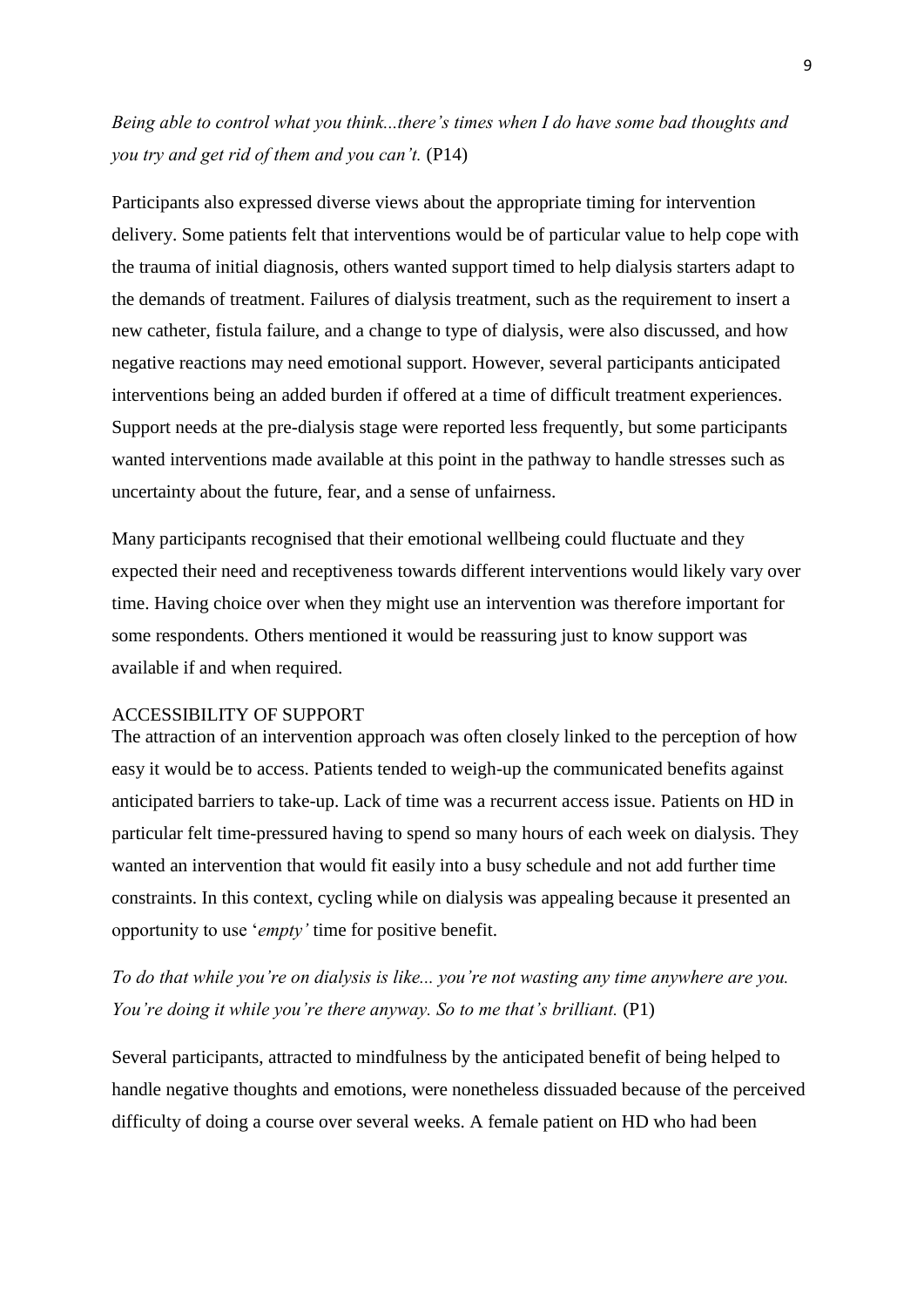dialysing for several months felt that the complexity of fitting the course into her timeconstricted life would likely cause her more stress than benefit.

The challenge of learning new skills was mentioned as another barrier. Being perceived to require computer expertise was a key reason why computerised CBT was the least favoured intervention. Although it was stated in the audio-visual film that there was no necessity to be '*a computer whiz-kid*', the abiding impression was of an intervention intended for people '*good at computers*,' since a course of eight weekly sessions suggested fairly intense computer use.

# *No I'm not really a computer buff. I've no interest in it at all.* (P6)

In contrast, an appealing attribute of walking as an intervention approach was that no specific skills or training were needed. It was immediately accessible to most patients, apart from those with certain physical disabilities.

# SENSITIVITY AROUND LANGUAGE AND IMAGERY

A clear distinction was made by most respondents between their emotional difficulties and depression; they equated depression with more serious mental health problems. The descriptor was also associated with negative societal judgement and consequent shame. Some participants feared the medical repercussions of being labelled depressed; viewed as having another serious illness in addition to kidney disease, with a requirement to take antidepressants.

# *You're being labelled then, aren't you? And that's what people might not want to be labelled.*  (P10)

'Stress', 'anxiety', 'nervous' and 'feeling down' or 'low' were considered more relevant and acceptable terms. These were the natural descriptors used by participants in relation to their emotional problems.

# *I do have my down days...but I'm not a depressive sort of person.* (P5)

Any perceived relationship with depression could make an intervention approach appear less attractive and act as a potential barrier to take-up. For example, several participants were dissuaded from computerised CBT because of the impression given it was for depressed people; the word 'depression' having been shown in the film of the intervention approach.

*I'm not a depressed person.....and so I don't think I'd use it, quite frankly.* (P8)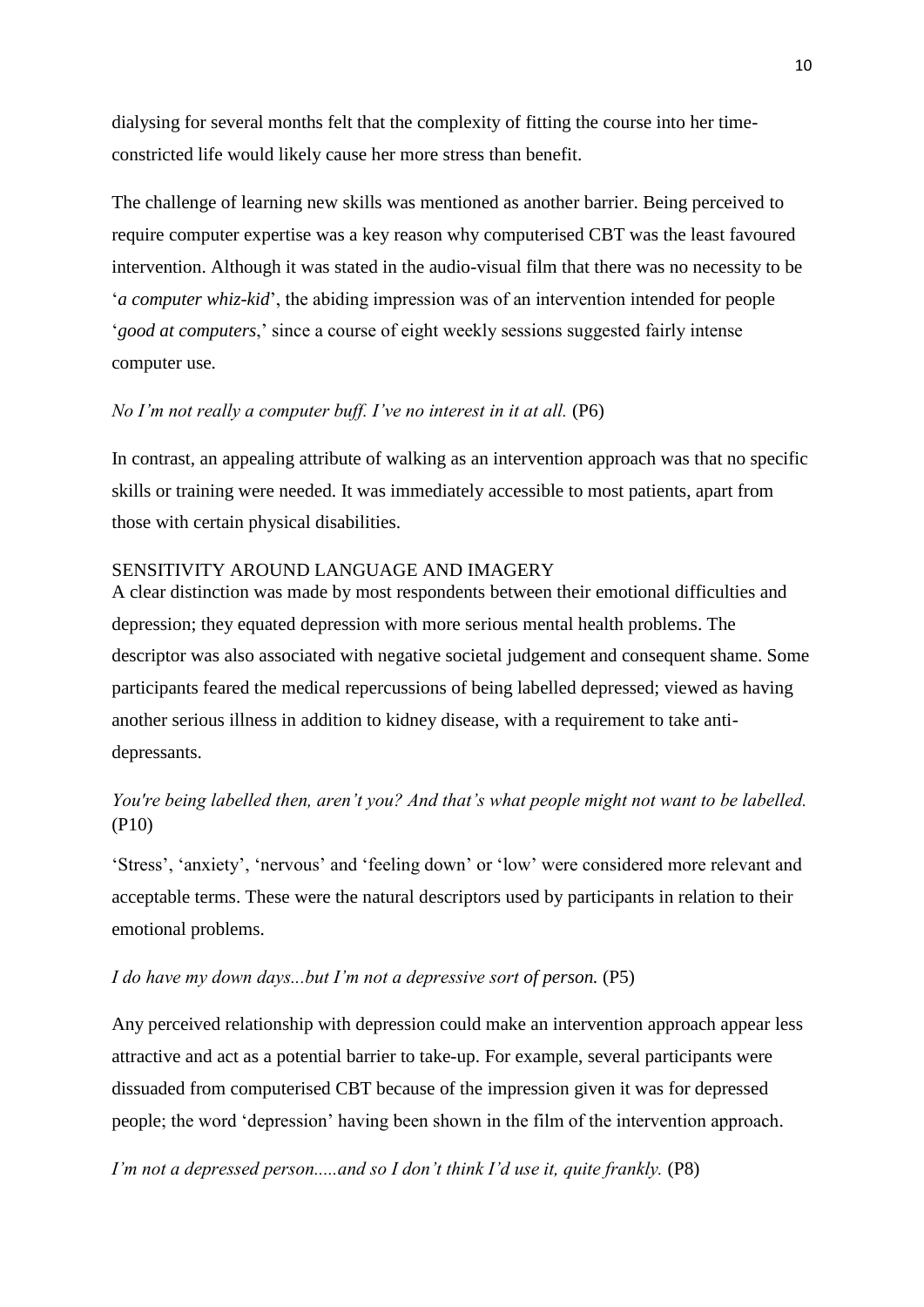On the other hand, intervention approaches seen as inclusive and suitable for any ESKD patient were more acceptable, and held greater appeal. Participants perceived no stigma attached to engaging in physical exercise since there was no explicit connection with depression. Similarly, the Patient Issues Sheet was liked for showing the kind of issues other patients with ESKD were concerned about and that it was normal to discuss with a consultant.

### **DISCUSSION**

Although results cannot be generalized from this small-scale qualitative study, it has allowed an understanding of patients' attitudes to different intervention approaches that could be made available to help them cope with the psychosocial stressors of ESKD, and the potential acceptability of these approaches. This is useful learning since unlike for many other longterm condition populations, limited evidence exists on how renal patients' perceive different types of psychosocial support. Insights are also provided into how the intervention approaches could best be implemented.

Irrespective of their psychosocial needs, participants welcomed the potential availability and choice of interventions, as well as the prospect of improved wellbeing if additional support was made available for use. While some intervention approaches were more or less popular than others, there was an overall variable and individualistic response to each approach, seemingly influenced by participants' personal coping strategies for managing ESKD-related emotional stressors. A variety of strategies were evidenced that can be broadly grouped into the two approaches identified by Lazarus & Folkman (1984, 1991): problem-focussed, directed at modifying or eliminating the source of stress; and, emotion-focussed, directed at reducing distress generated by the stressful situation. The most popular intervention approach, physical activity programmes, for example, appeared to have particular appeal to some participants who favoured problem-focussed practical ways of coping. Whereas peer support and mindfulness seemed attractive to those participants more inclined to share and consider their feelings and emotions.

Although coping strategies were not formally assessed, these findings suggest congruence between the characteristics of an intervention, and patient coping style, could be an important determinant of its potential appeal and take-up. More research is needed on this interrelationship; however, there may be benefits in identifying the most appropriate coping style for particular individuals, and offering them interventions that best match their approach.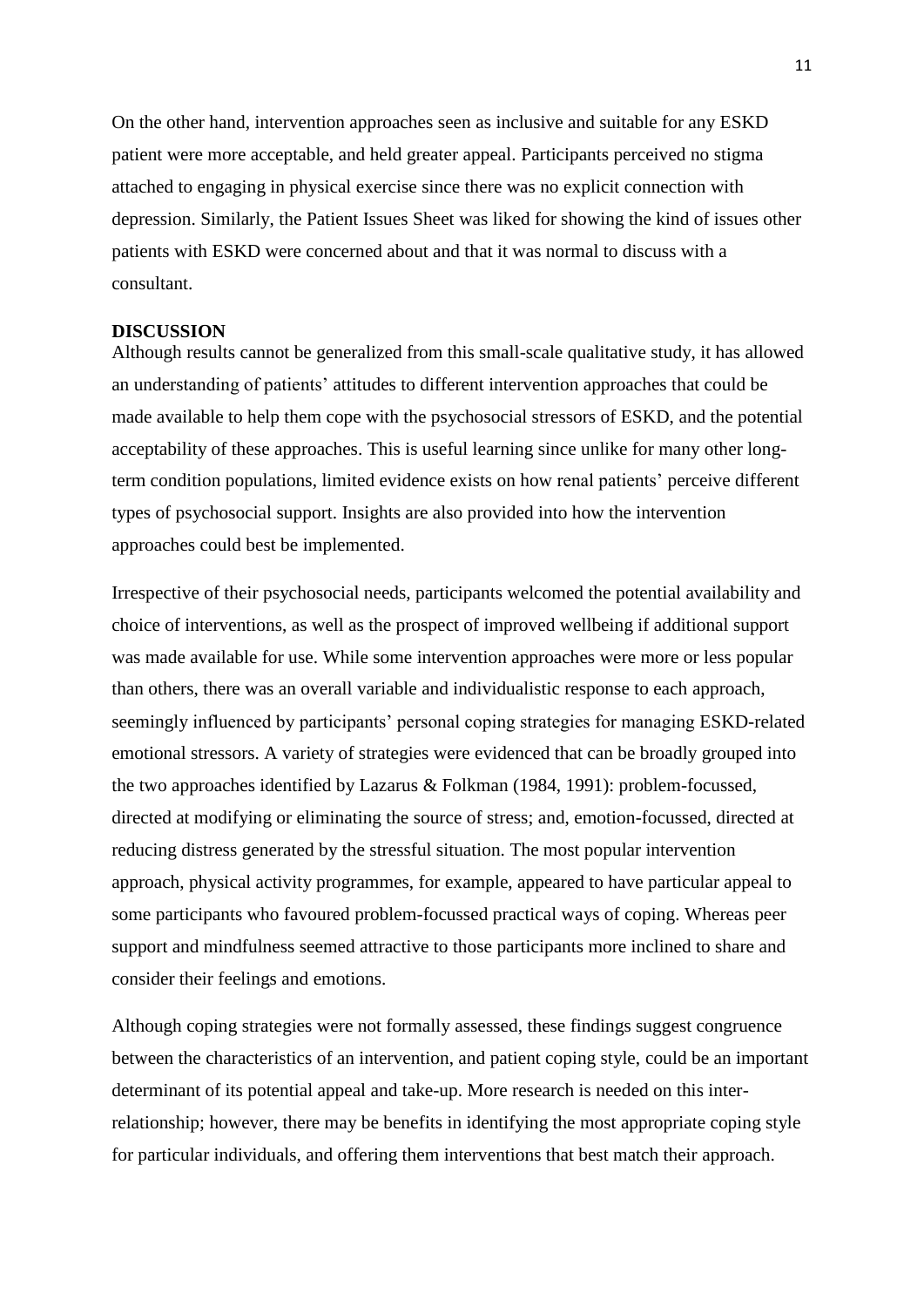This methodology would fit with the adjusting to chronic illness theory of Moss-Morris (2013), which suggests interventions be mapped onto building or maintaining existing cognitive and behavioural methods that facilitate coping, and reducing those that maintain a state of disequilibrium. Other relevant theories, that could be used in future research to understand the impact of interventions on adjustment to distress, include illness perceptions (Leventhal *et al.* 1997; Chilcot 2012) and cognitive adaptation (Taylor & Shelley 1983).

This study has shown that for most participants, any perceived connection to depression tended to make an intervention approach less attractive. Physical activity was more acceptable than some other approaches because there was no explicit association with depression. A key finding of the study by Taylor *et al.* (2016) was that fear of being judged overly needy could act as a barrier to take-up of peer support; to facilitate 'permission to engage', promotion of the intervention as suitable for anyone with ESKD was suggested. Similar findings on patients wanting to avoid stigma, and the identity of someone not coping, have been reported in the literature on other long-term conditions (Galway *et al*. 2012; Dennison *et al*. 2013). To maximise appeal, it will also be important to match the structure and duration of any intervention approach to the constrained time availability of patients who have ESKD. Hudson *et al.* (2016), for example, have considered patient burden in developing an online CBT treatment tailored specifically to the needs of people who have ESKD. Flexibility of intervention provision to accommodate variation in patients' receptivity across time and the disease trajectory may additionally enhance appeal (Taylor *et al.* 2016).In considering these findings, some limitations of the study sample should be borne in mind. Although the study endeavoured to employ a purposive sample to provide maximum diversity, there was limited ethnic variation and only a few of the recruited sample were on HD. This reflects the recruitment of a convenience sample rather than the intended purposive sample.

The use of audio-visual films has shown some promise as a methodology to assess patient attitudes and the acceptability of different intervention approaches. Employing both minifocus groups and individual interviews enhanced understanding of patients' perspectives. The groups provided more breadth and contextual information, and the interviews greater depth and clarity in the data collected.

# **CONCLUSION**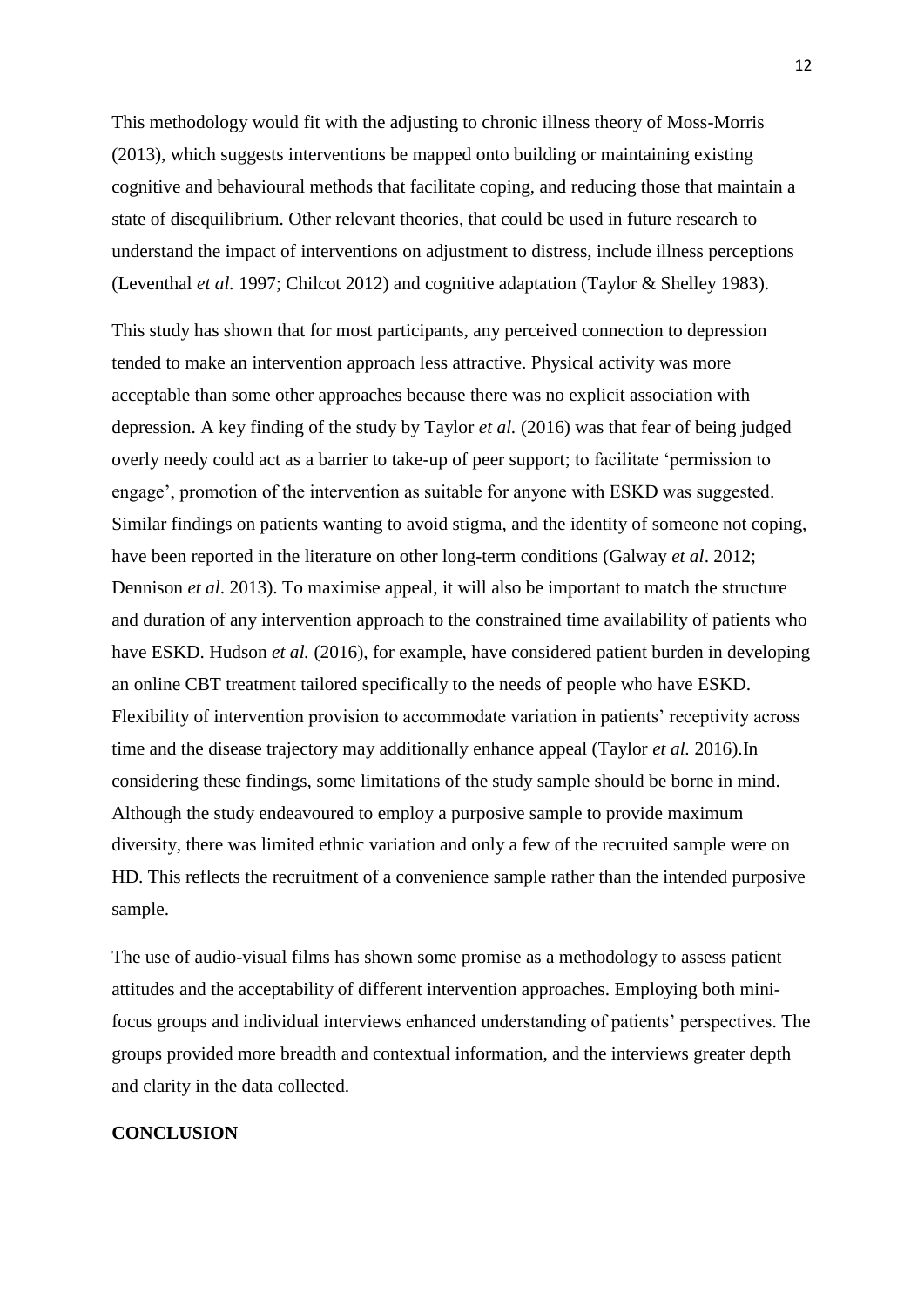Each of the intervention approaches shown to participants has the potential to offer potentially attractive and acceptable psychosocial support to certain patients who have ESKD. Whether or not patients found an intervention approach particularly appealing seemed to be related to their individual coping strategy for managing stressors. Congruence between intervention features and patient coping style could therefore be influential in encouraging future take-up.

# **IMPLICATIONS FOR PRACTICE**

Renal clinicians should understand that patients who have ESKD consider the provision of interventions to support their psychosocial needs as integral to good quality care. Given the individuality of patient responses to the different intervention approaches shown to them, there is value in clinicians making available a choice of appropriately timed and tailored interventions at key points of need across the dialysis and transplantation pathways.

### **ACKNOWLEDGEMENTS**

This paper presents independent research funded by the National Institute for Health Research (NIHR) Collaboration for Leadership in Applied Health Research and Care West Midlands (CLAHRC WM) initiative. The views expressed in this article are those of the authors and not necessarily those of the NHS, the NIHR, or the Department of Health.

We thank Dr Johann Nicholas and Dr Kerry Tomlinson for their contributions to setting up the study; Dawn Child, Susan McGuire, Sara Simmons, Zoë Hancock and Pamela Nayyar for their assistance throughout the study; Floating Harbour Films for audio-visual film production; and, the volunteer actor-patients for their participation in the audio-visual films.

#### **AUTHOR CONTRIBUTIONS**

GC, Principal Project Leader, and FT conceived the research. All authors participated in the research design, development and refinement of the methodological approach. FT led on drafting the manuscript with input from GC and JH. All authors critically reviewed the manuscript, and have approved the final version.

#### **REFERENCES**

Barcellos F.C., Santos I.S., Umpierre D. *et al*. (2015). Effects of exercise in the whole spectrum of chronic kidney disease: a systematic review. *Clinical Kidney Journal* 1-13.

Bryant A. & K. Chamaz. (2007) Introduction. Grounded Theory Research: Methods and Practices. In *The Sage Handbook of Grounded Theory* (eds Bryant A. & Chamaz K.), Paperback edn, pp.1-28. London: Sage.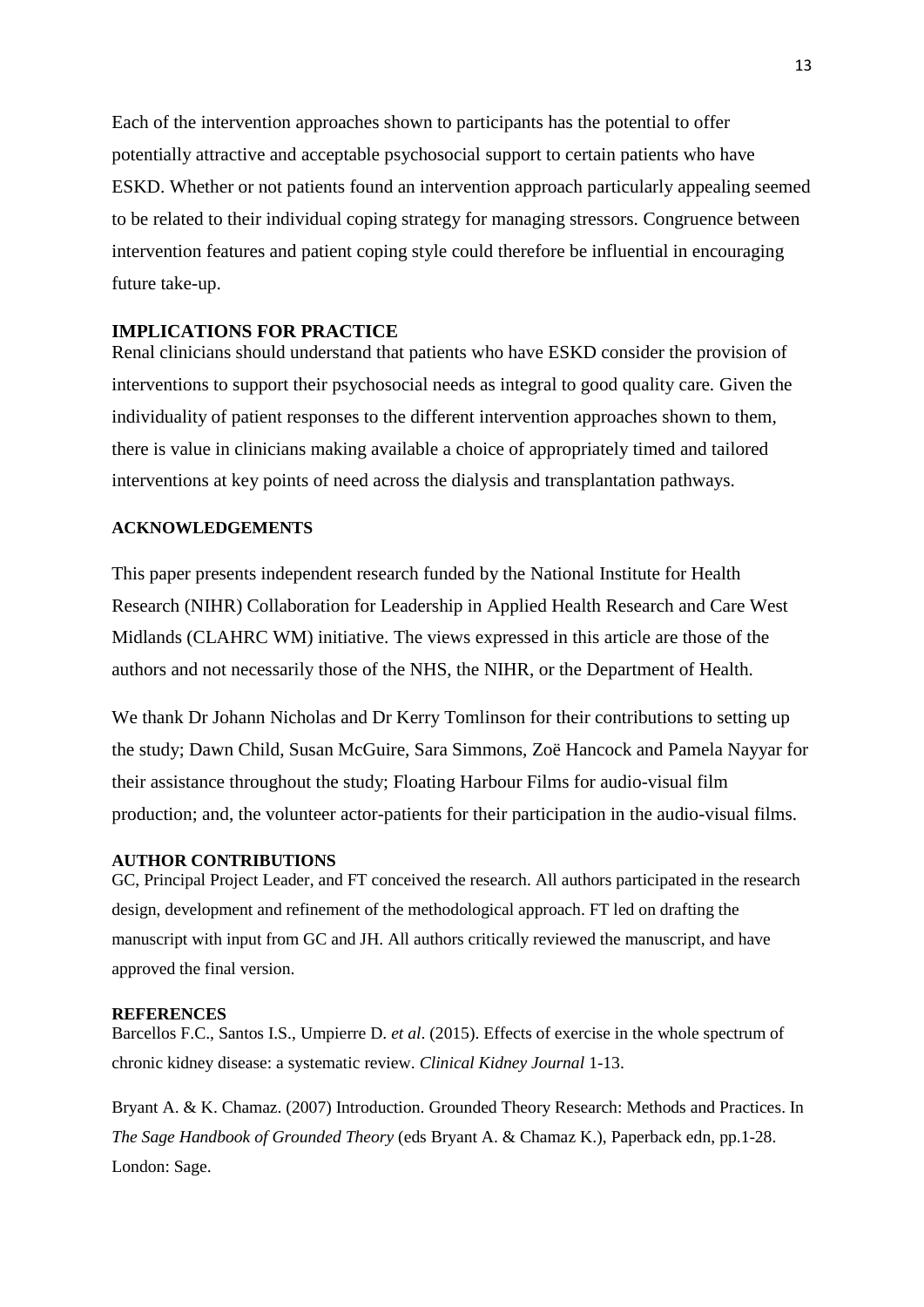Bristowe K., Selman L. & Murtagh F.E.M. (2015). Qualitative research methods in renal medicine: an introduction. *Nephrology Dialysis Transplantation* **30**(9), 1424-1431.

Chilcot J. (2012). The Importance of Illness Perceptions in End-Stage Renal Disease: Associations with Psychosocial and Clinical Outcomes. *Seminars in Dialysis* **25** (1), 59-64. Chilcot J., Spencer B.W., Maple H. *et al*. (2014). Depression and kidney transplantation. *Transplantation* **97**(7),717-721.

Clark S., Farrington K. & Chilcott J. (2014). Nonadherence in Dialysis Patients: Prevalence, Measurement, Outcome and Psychological Determinants. *Seminars in Dialysis* **27**(1), 42-49.

Combes G., Allen K., Sein K. *et al*. (2015). Taking hospital treatments home: a mixed methods case study looking at the barriers and success factors for home dialysis treatment and the influence of a target on uptake rates. *Implementation Science* **10**, 148.

Corbin J. & Strauss A. (2008) *Basics of Qualitative Research: Techniques and Procedures for Developing Grounded Theory*. New York: Sage.

Dennison L., Moss-Morris R., Yardley L. *et al*. (2013) Change and processes of change within interventions to promote adjustment to multiple sclerosis: Learning from patient experiences. *Psychology & Health* **28**(9), 973-992.

Folkman S. & Lazarus R.S. (1991) Coping and emotion. In *Stress and Coping: An Anthology* (eds Monat A. & Lazarus R.S.), 3rd edn, pp.207-227. New York: Columbia University.

Foroushani P.S., Schnieder J. & Assareh N. (2011). Meta-review of the effectiveness of computerised CBT in treating depression. *BMC Psychiatry* **11**, 131-136.

Galway K., Black A., Cantwell M. *et al*. (2012) Psychosocial interventions to improve quality of life and emotional wellbeing for recently diagnosed cancer patients. Review. *The Cochrane Library* **11**, CD007064. Chichester: Wiley.

Gill P. & Lowes L. (2014). Renal transplant failure and disenfranchised grief: Participants' experiences in the first year post-graft failure – a qualitative longitudinal study. *International Journal of Nursing Studies* **51**, 1271-1280.

Gotink R.A., Chu P, Busschbach J.J.V. *et al*. (2015) Standardised Mindfulness-Based Interventions in Healthcare: An Overview of Systematic Reviews and Meta-Analyses of RCTs. *PLoS One* **10**(4)

Gregory D.M., Way C.Y., Hutchinson T.A. *et al*. (1998). Patients' Perceptions of their Experiences with ESKD and Hemodialysis Treatment. *Qualitative Health Research* **8**(6), 764-783.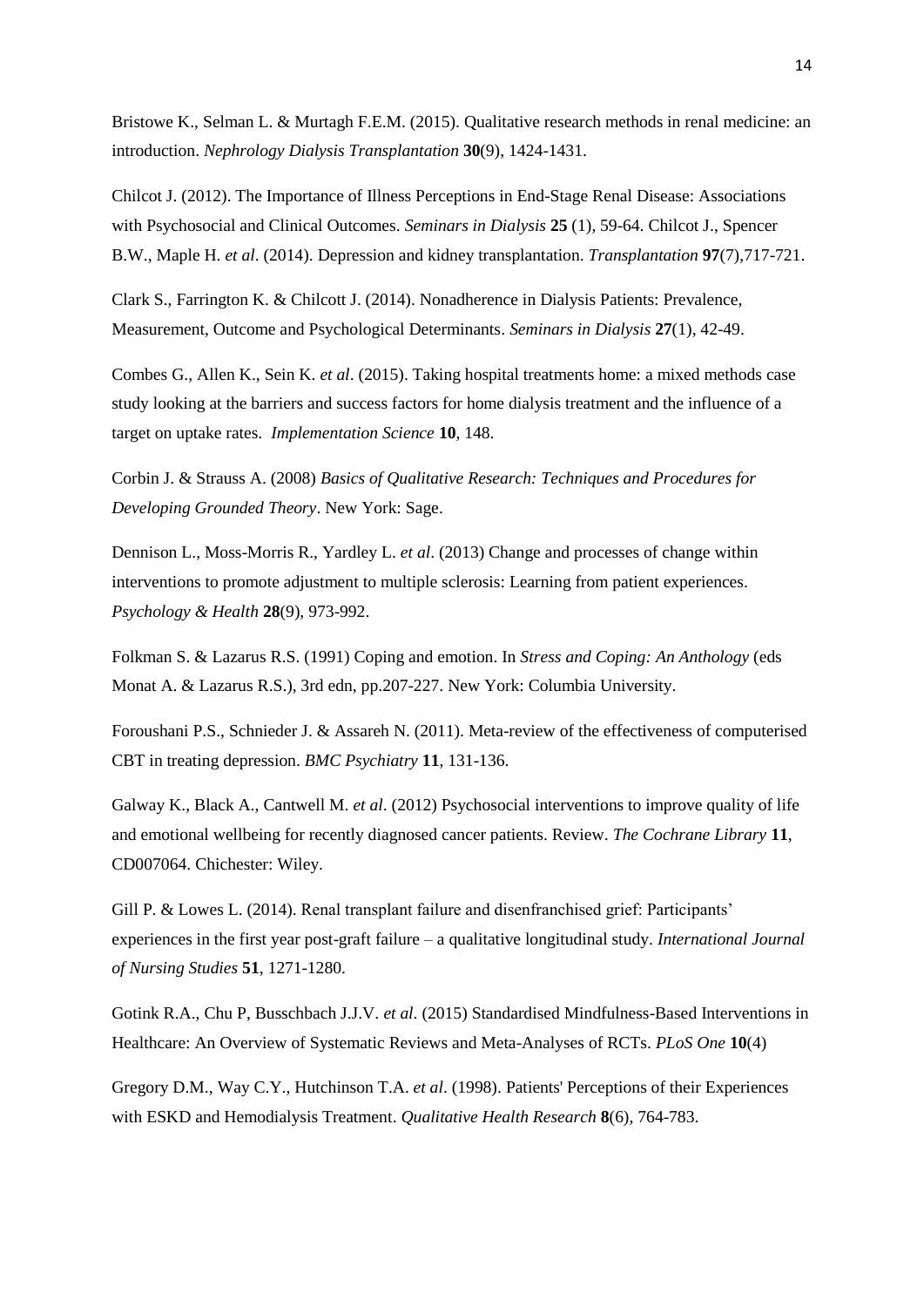Holloway I. & Wheeler S. (2010). *Qualitative Research in Nursing and Healthcare*, 3<sup>rd</sup> edn. Chichester: Wiley & Sons.

Hudson J.L., Moss-Morris R., Game D. *et al.* (2016). Improving distress in dialysis (iDiD): a feasibility two-arm parallel randomised controlled trial of an online cognitive behavioural therapy intervention with and without therapist-led telephone support for psychological distress in patients undergoing haemodialysis. *BMJ Open* **6,** e011286.

Hughes J., Wood E., Smith G. (2009). Exploring kidney patients' experiences of receiving individual peer support. *Health Expectations* **12**, 396-406.

Hutchinson T.A. (2005). Transitions in the lives of patients with End Stage Renal Disease: a cause of suffering and an opportunity for healing. *Palliative Medicine* **19**, 270-277.

Khalil A.A., Frazier S.K., Lennie T.A. *et al*. (2011). Depressive symptoms and dietary adherence in patients with end-stage renal disease. *Journal of Renal Care* **37**(1), 30-39.

Kimmel P.L. & and Peterson R.A. (2005). Depression in End-Stage Renal Disease Patients Treated with Hemodialysis: Tools, Correlates, Outcomes and Needs. *Seminars in Dialysis* **18**(2), 91-97.

Lawrence C., Sharma S., Da Silva-Gane. *et al*. (2013). Exploring the views of patients not on the transplant waiting list: a qualitative study. *Journal of Renal Care* **39**(2), 118-124.

Lazarus R.S. & Folkman S. (1984). *Stress, appraisal and coping*. New York: Springer.

Leventhal H., Benyamini Y., Brownlee S. (1997). Illness representations: Theoretical foundations. In *Perceptions of health and illness: Current research and applications* (eds Petrie K.J. & Weinman J.), pp.19-45. London: Harwood.

McDade-Montez E.A., Christensen A.J., Cvengros J.A. *et al*. (2006). The Role of Depression Symptoms in Dialysis Withdrawal. *Health Psychology*. **25**(2), 198-204.

Morton R.L., Tong A., Howard K. *et al*. (2010). The views of patients and carers in treatment decision making for chronic kidney disease; systematic review and thematic synthesis of qualitative studies. *British Medical Journal* **340**, c112.

Moss-Morris R. (2013). Adjusting to chronic illness: Time for a unified theory. *British Journal of Health Psychology* **18**, 681-686.

National Institute for Health and Clinical Excellence. (2009). The treatment and management of depression in adults with chronic physical health problems: CG91 Depression with a chronic physical health problem, Manchester, National Institute for Health and Clinical Excellence.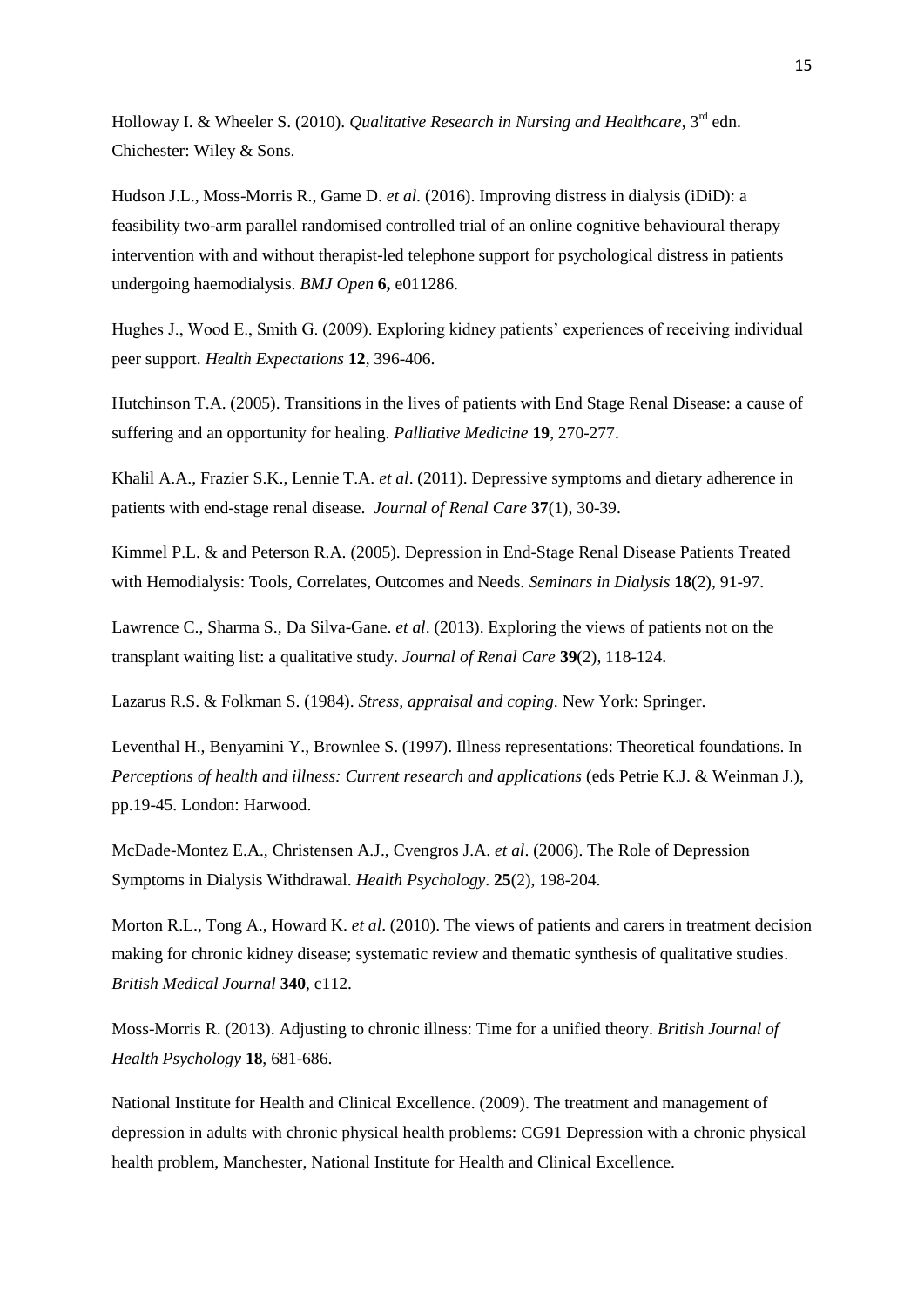Perry E., Swartz J., Brown S. *et al.* (2005). Peer mentoring: a culturally sensitive approach to end-oflife planning for long-term dialysis patients. *American Journal of Kidney Diseases* **46**(1), 111-119.

Pope C., Ziebland S., Mays N. (2000). Qualitative research in health care. Analysing qualitative data. *British Medical Journal* **320**, 114-116.

Pope C. & Mays N. (2006). Qualitative methods in health research. In *Qualitative Research in Health Care*, *Third Edition* (eds Pope C., Mays N.) pp.1-11. Malden/MA: Blackwell Publications/BMJ Books.

Ryan H., Schofield P., Cockburn J. *et al*. (2005). How to recognize and manage psychosocial distress in cancer patients. *European Journal of Cancer Care* **14**, 7-15.

Schell J.O., Patel U.D., Steinhauser P.D. *et al*. (2012). Discussions of the Kidney Disease Trajectory by Elderly Patients and Nephrologists: A Qualitative Study. *American Journal of Kidney Diseases* **59**(4), 495-503.

Spitzer R.L., Kroenke K., Williams J.B. (1999). Patient Health Questionnaire Study Group. Validity and utility of a self-report version of PRIME-MD: the PHQ Primary Care Study. *Journal of the American Medical Association* **282**(18), 1737-1744.

Taylor S. & Shelley E. (1983). Adjustment to threatening events: A theory of cognitive adaptation. *American Psychologist* **38**(11), 1161-1173.

Taylor F., Gutteridge R., Willis C. (2016). Overcoming barriers and facilitating access to peer support for CKD patients and carers. *Health Expectations* **9**(3), 617-630.

Tsay S-L. & Hung L-O. (2004). Empowerment of patients with end-stage renal disease – a randomized controlled trial. *International Journal of Nursing Studies* **41**, 59-65.

Weiss J.A. & Tschirhart M. (1994). Public Information Campaigns as Policy Instruments, *Journal of Policy Analysis and Management* **13**(1), 82-119.

White C. & McDonnell H. (2014). Psychosocial distress in patients with end-stage kidney disease. *Journal of Renal Care* **40**(1), 74-81.

Winterbottom A.E., Bekker H.L., Conner M. *et al*. (2012). Patient stories about their dialysis experience biases others' choices regardless of doctor's advice: an experimental study. *Nephrology Dialysis Transplantaion* **27**, 325-331.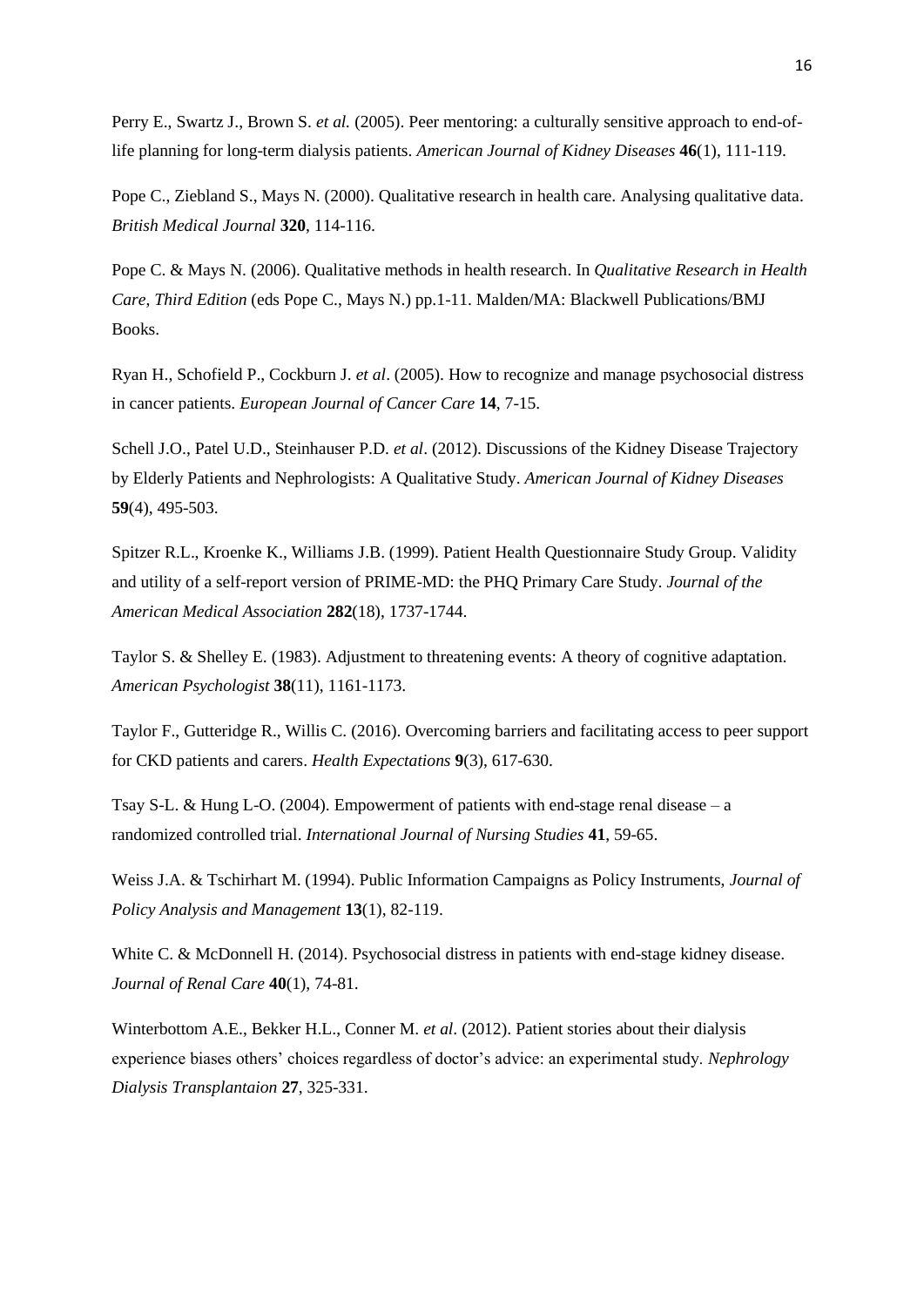#### **Table 1** Exemplar interview and focus group questions

#### *After each audio-visual film presented*

How do you feel about what you have just seen and heard?

Was there anything you particularly liked about the type of support shown?

Was there anything you particularly disliked about the type of support shown?

Would you personally be interested in using this type of support?

Who do you think would most benefit from this type of support?

When would it be most useful for this type of support to be provided?

Are there any ways you think the type of support that has been shown could be improved?

Overall, do you think it would be a good idea or not for your hospital to provide this type of support?

#### *After all audio-visual films presented*

Having seen these different ways that your hospital might provide support in future, which would you personally, be most interested in using?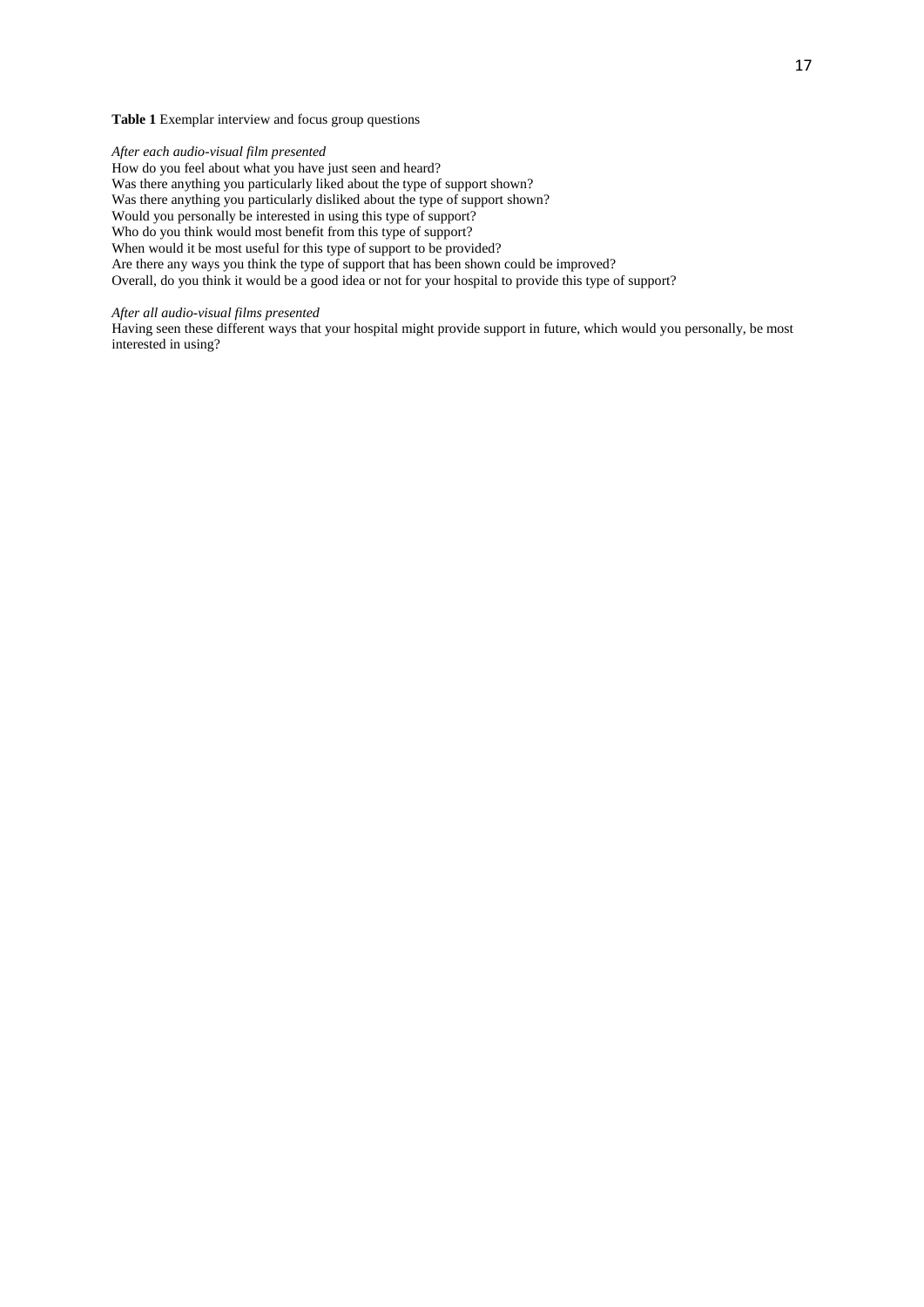**Table 2** Communication framework for audio-films of intervention approaches

| <b>Intervention</b><br>approach                                                                                                   | <b>Main message</b><br>to capture the<br>attention of<br>patients                                                                                                                                                                                                                       | Key benefits of the<br>intervention<br>approach to<br>generate interest in<br>take-up                                                                                                                                                                                                                                                                                                                                                                                                              | <b>Context in which intervention</b><br>approach can be used                                                                                                                                                                                                                                                                                                                                                                                                                                                                                                                                                                                                                                                                                                  | <b>Potential positive</b><br>outcomes from<br>intervention<br>approach                                                                                                                                       | How patients can feel<br>after intervention<br>approach                                                                                                                                                                                                                                                                                                                                                                    |
|-----------------------------------------------------------------------------------------------------------------------------------|-----------------------------------------------------------------------------------------------------------------------------------------------------------------------------------------------------------------------------------------------------------------------------------------|----------------------------------------------------------------------------------------------------------------------------------------------------------------------------------------------------------------------------------------------------------------------------------------------------------------------------------------------------------------------------------------------------------------------------------------------------------------------------------------------------|---------------------------------------------------------------------------------------------------------------------------------------------------------------------------------------------------------------------------------------------------------------------------------------------------------------------------------------------------------------------------------------------------------------------------------------------------------------------------------------------------------------------------------------------------------------------------------------------------------------------------------------------------------------------------------------------------------------------------------------------------------------|--------------------------------------------------------------------------------------------------------------------------------------------------------------------------------------------------------------|----------------------------------------------------------------------------------------------------------------------------------------------------------------------------------------------------------------------------------------------------------------------------------------------------------------------------------------------------------------------------------------------------------------------------|
| <b>Physical</b><br>activity<br>programmes<br>managed and<br>supported by<br>the renal unit<br>(Barcellos <i>et al.</i> )<br>2015) | You could have<br>your own<br>personal activity<br>programme<br>designed for<br>you by the<br>hospital<br>physiotherapist.<br>There are two<br>main choices of<br>activity, cycling<br>while on a<br>dialysis<br>machine, and<br>walking in a<br>small group<br>with other<br>patients. | The two physical<br>activities are<br>especially designed<br>for kidney patients<br>and can make you<br>feel better in terms<br>of mood and<br>physical health.<br>Cycling while on a<br>dialysis machine is<br>fun and easy to do,<br>and makes good use<br>of time while you<br>are dialysing.<br>Walking in a small<br>group with other<br>patients is also fun<br>and easy to manage<br>even if you are not<br>feeling your best.<br>You can fit the<br>walks in around<br>your personal life. | Based on your individual<br>health, the hospital<br>physiotherapist will work out<br>what is the best for you and<br>regularly check how your<br>activity programme is going.<br>Renal unit staff will also<br>support and encourage you in<br>doing your chosen activity.<br>You do not have to be<br>especially fit or active. Cycling<br>while on a dialysis machine<br>involves using a specially<br>designed bike. You can cycle<br>for as long as you want, but<br>most patients will cycle for<br>about 30 minutes during each<br>dialysis session. Or you can join<br>in regular walks with small<br>groups of other patients. The<br>walks have a trained leader and<br>follow safe, easy routes. You<br>can choose to walk as often as<br>you like. | Doing these<br>activities will help<br>reduce any<br>feelings of stress<br>you have and<br>improve your<br>mood. You will<br>also benefit from<br>increased muscle<br>strength and better<br>blood pressure. | I was surprised how easy<br>it was to cycle right there<br>on the bed. You feel<br>better because you've<br>exercised. It helps you<br>mentally. Also you've<br>something to look<br>forward to, to pass the<br>time.<br>Walking has been one of<br>the best things I've done.<br>I feel like I've found the<br>real me again. I'm<br>healthier, fitter, happier<br>and more confident.                                    |
| <b>Clinic time to</b><br>discuss<br>emotional<br>needs<br>(Ryan et al.<br>2005)                                                   | When you<br>attend a regular<br>clinic<br>appointment<br>with your<br>consultant at the<br>hospital, as well<br>as talking about<br>your kidneys,<br>you could be<br>given some time<br>to discuss how<br>you are in<br>general.                                                        | It's good to talk.<br>Discussing any<br>things you're<br>worried about with<br>your consultant can<br>help reduce worry<br>and stress. It gives<br>your consultant a<br>better idea of what<br>is going on for you<br>and what can be<br>done to help.                                                                                                                                                                                                                                             | During your regular<br>appointment your consultant<br>could simply ask, whether<br>during the last few weeks you<br>had been feeling down or<br>miserable at all.<br>To help you prepare for this<br>discussion, while you wait in<br>the renal unit before your<br>appointment, you might like to<br>look at a sheet of paper showing<br>issues that other people with<br>your illness have said they want<br>to talk about. You could mark<br>on this sheet of paper the issues<br>that you would most like to talk<br>about with your consultant. You<br>could then take this sheet of<br>paper with you into the<br>appointment.<br>It would be up to you whether<br>or not you wanted to discuss<br>such issues. You would have<br>the choice.           | Together you and<br>your consultant<br>can find solutions<br>you may not have<br>thought of before,<br>to the things that<br>are troubling you.                                                              | Talking to my consultant<br>about how it was for me<br>being on dialysis, how it<br>was affecting my family<br>life, has made a big<br>difference. They really<br>listened to how I was<br>feeling.<br>I didn't think I could talk<br>about these sorts of things<br>during my appointment,<br>about what the future<br>holds. But I'm glad we<br>did. It helped me get it off<br>my chest and I now feel<br>less worried. |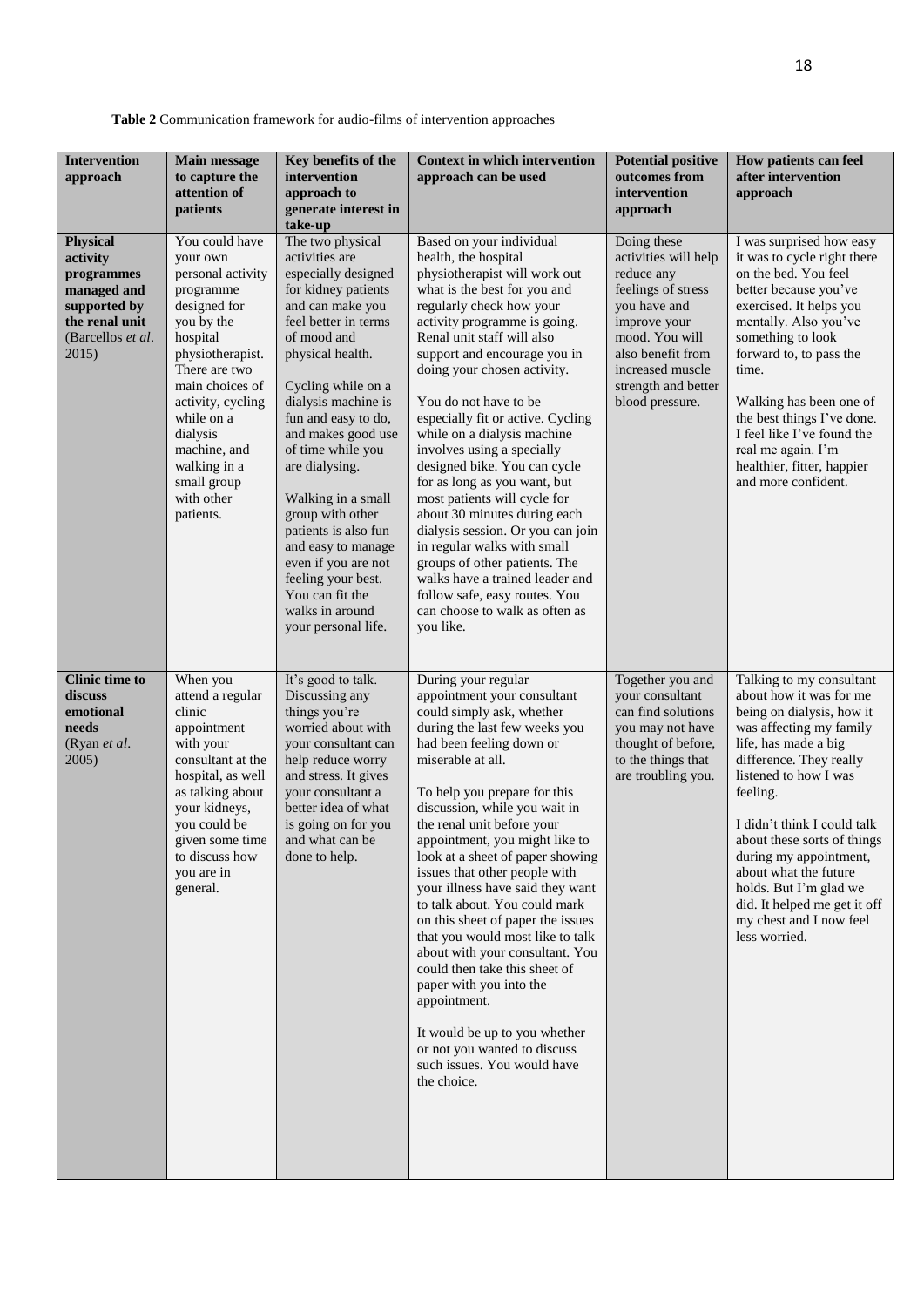| <b>Intervention</b><br>approach                                                      | <b>Main message</b><br>to capture the<br>attention of<br>patients                                                                                                                                                                                                 | Key benefits of the<br>intervention<br>approach to<br>generate interest in<br>take-up                                                                                                                                                                                                                                                                                                    | <b>Context in which intervention</b><br>approach can be used                                                                                                                                                                                                                                                                                                                                                                                                                                                             | <b>Potential positive</b><br>outcomes from<br>intervention<br>approach                                                                                                                                                                                                               | How patients can feel<br>after intervention<br>approach                                                                                                                                                                                                                                                                                                                                                                                   |
|--------------------------------------------------------------------------------------|-------------------------------------------------------------------------------------------------------------------------------------------------------------------------------------------------------------------------------------------------------------------|------------------------------------------------------------------------------------------------------------------------------------------------------------------------------------------------------------------------------------------------------------------------------------------------------------------------------------------------------------------------------------------|--------------------------------------------------------------------------------------------------------------------------------------------------------------------------------------------------------------------------------------------------------------------------------------------------------------------------------------------------------------------------------------------------------------------------------------------------------------------------------------------------------------------------|--------------------------------------------------------------------------------------------------------------------------------------------------------------------------------------------------------------------------------------------------------------------------------------|-------------------------------------------------------------------------------------------------------------------------------------------------------------------------------------------------------------------------------------------------------------------------------------------------------------------------------------------------------------------------------------------------------------------------------------------|
| Peer support<br>(Perry et al.<br>2005; Hughes et<br>al. 2009; Taylor<br>et al. 2016) | You can have a<br>friendly one-to-<br>one chat and<br>share thoughts<br>and experiences<br>with a kidney<br>patient who is in<br>a similar<br>situation to you                                                                                                    | Although each<br>patient's experience<br>is unique, many<br>kidney patients find<br>it helpful to talk to<br>someone who really<br>understands what<br>they are going<br>through.<br>Your nurse or<br>consultant will try<br>to make sure that<br>you are matched to<br>an appropriate<br>person. You can<br>choose to talk either<br>over the telephone,<br>face-to-face, or<br>online. | The patient you can choose to<br>talk to will have experience of<br>kidney disease and dialysis<br>treatment. They are also an<br>unpaid volunteer, trained to<br>provide support and guidance to<br>other kidney patients. You can<br>talk about anything you would<br>like to.<br>Often one session of talking is<br>enough, but some patients<br>choose to have further contact<br>with their supporter.                                                                                                              | There are many<br>benefits from<br>talking with<br>another, more<br>experienced<br>kidney patient. It<br>can help reduce<br>feelings of anxiety<br>and isolation,<br>increase<br>confidence, and<br>give you a greater<br>sense of control.                                          | You feel you are not<br>alone, less isolated.<br>Somebody else has been<br>through it. That is<br>comforting. Emotional<br>support from someone<br>being there.<br>I was able to ask anything<br>- about relationships,<br>sexual issues, managing<br>with work. How you<br>adapt your life to deal<br>with the illness. It was<br>really helpful listening to<br>someone with the same<br>experiences. It made me<br>feel more positive. |
| <b>Training in</b><br><b>Mindfulness</b><br>(Gotink et al.<br>2015)                  | You can be<br>given training in<br>how to handle<br>any negative<br>thoughts and<br>emotions you<br>might have, so<br>you feel calmer<br>and more<br>accepting of<br>your situation.<br>You will learn<br>how to<br>concentrate and<br>how to focus<br>your mind. | You will learn how<br>to concentrate and<br>how to focus your<br>mind. This will help<br>you deal with any<br>unnecessary and<br>unpleasant thoughts.<br>As a result you will<br>feel less worried.                                                                                                                                                                                      | Anyone can learn the skills<br>needed. The training can be<br>done with other patients in a<br>group or on your own, led by a<br>professional teacher.<br>Alternatively you can learn<br>online using a CD. The training<br>involves a one-hour session<br>each week, over 6 to 8 weeks.<br>Between each session, it is<br>helpful to set aside some time<br>each day to practice the skills<br>you have been taught. This<br>might, for example, involve<br>doing a breathing exercise, or<br>sitting in a certain way. | You will be able<br>to use the skills<br>you've learnt to<br>calm your mind<br>and make it feel<br>more at peace;<br>whenever you<br>need to. This can<br>help reduce stress,<br>help you sleep<br>better and<br>improve your<br>general mood and<br>wellbeing.                      | After doing one of the<br>exercises I feel refreshed<br>and relaxed.<br>The training has given me<br>a handle on what causes<br>stress and how to deal<br>with it. I now feel more<br>positive about things in<br>my life. It has made me a<br>much happier person than<br>I ever felt I could be with<br>my disease.                                                                                                                     |
| Computerised<br>cognitive<br>behaviour<br>theory<br>(Foroushani et<br>al. 2011)      | You can do a<br>training course<br>online that will<br>help you learn<br>how to manage<br>your feelings<br>and mood.                                                                                                                                              | The course will<br>teach you ways to<br>deal with the<br>problems that might<br>be making you feel<br>down.<br>For example you<br>can learn how to<br>relax more or how<br>to better plan all the<br>tasks and activities<br>you have to do.<br>You do not have to<br>be a computer<br>expert to do the<br>course.                                                                       | The course consists of 8 weekly<br>sessions. Each session lasts<br>about 50 minutes. You can do<br>the course anytime of the day<br>you choose and go the speed<br>that best suits you.<br>It is helpful to practice the skills<br>you have learnt between each<br>weekly training session.<br>You will need to be able to use<br>a computer but do not have to<br>be a computer expert.<br>There is support available to<br>help you. If you have any<br>questions, you can contact a<br>trained professional by phone. | You can use the<br>skills you have<br>learnt whenever<br>you need them.<br>You will be able<br>to continue using<br>these skills to help<br>you manage your<br>feelings. This will<br>make it less likely<br>that any feelings<br>of being anxious<br>or downhearted<br>will return. | The course has given me<br>the confidence to control<br>my own feelings. It also<br>helps you understand<br>where these feelings are<br>coming from.<br>The skills learnt to change<br>my behaviour have been<br>the most helpful. They<br>have had a positive effect<br>on many areas of my life.                                                                                                                                        |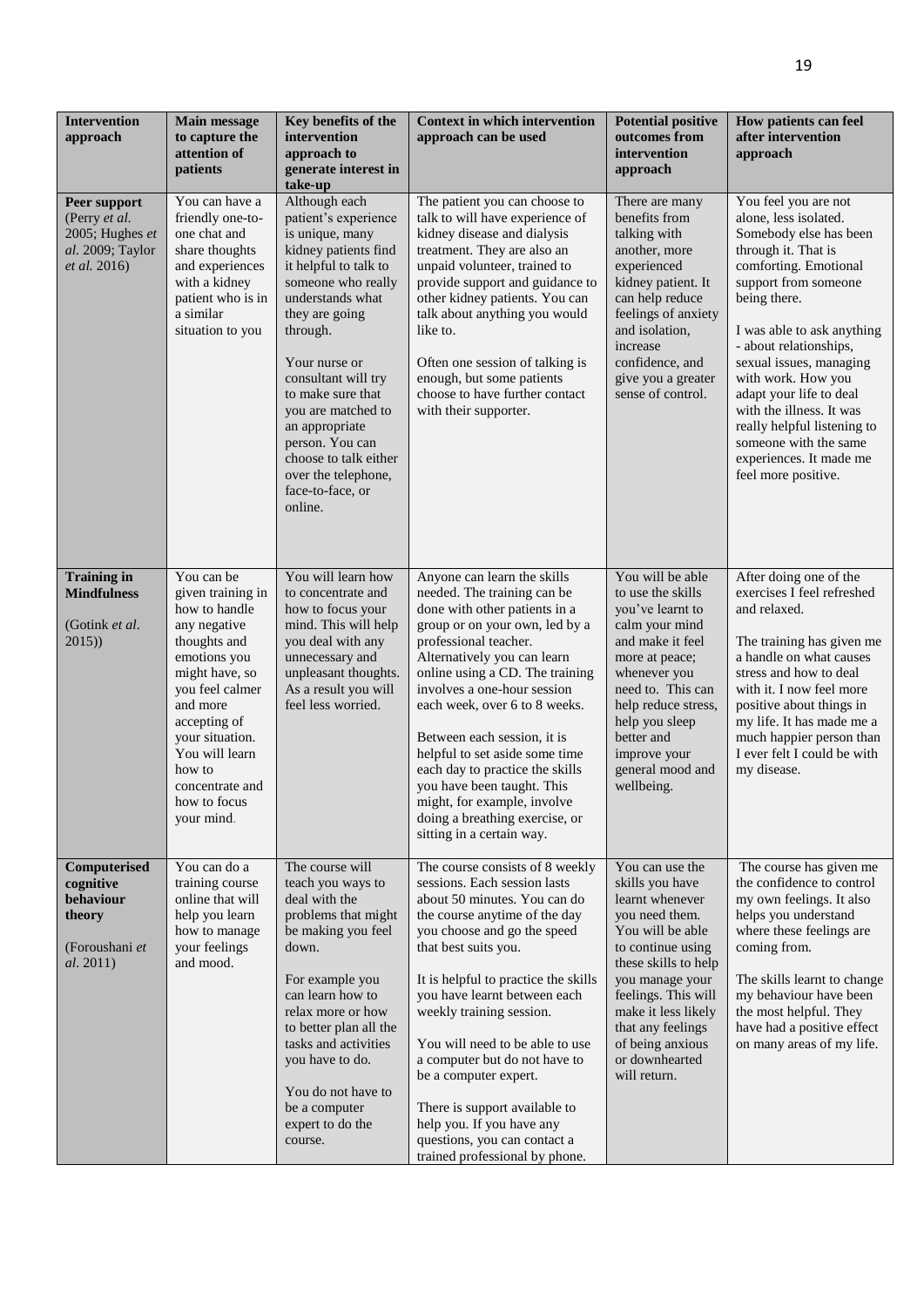#### Inclusion criteria

- Patient with ESKD receiving treatment in a Renal Unit at one of the study sites
- Receiving haemodialysis (HD), peritoneal dialysis (PD) or home haemodialysis (HHD) for no more than 12 months or pre-dialysis with a dialysis plan
- Aged 18-90 years
- Willing to take part in an interview or mini-focus group
- Clinically stable and well enough to participate in an interview or mini-focus group
- Not participating in a parallel study conducted in a Renal Unit at one of the study sites

#### Exclusion criteria

- Currently accessing psychological support (counselling, psychologist, psychiatrist)
- Lacking capacity to give informed consent to participate in an interview or mini-focus group
- Participating in a parallel study conducted in a Renal Unit at one of the study sites